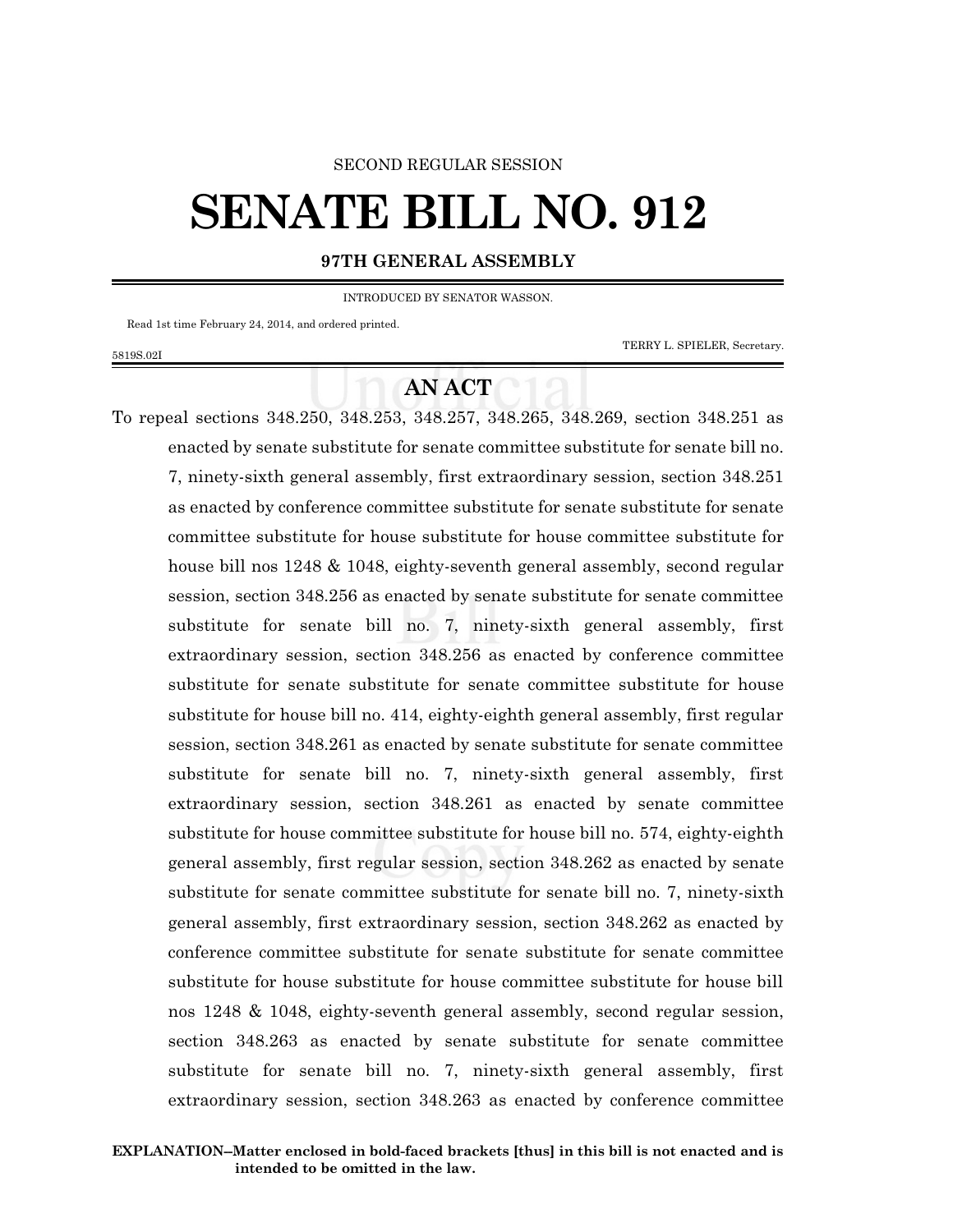substitute for senate substitute for senate committee substitute for house substitute for house committee substitute for house bill nos 1248 & 1048, eighty-seventh general assembly, second regular session, section 348.264 as enacted by senate substitute for senate committee substitute for senate bill no. 7, ninety-sixth general assembly, first extraordinary session, section 348.264 as enacted by conference committee substitute for senate substitute for senate committee substitute for house substitute for house bill no. 414, eighty-eighth general assembly, first regular session, section 348.271 as enacted by senate substitute for senate committee substitute for senate bill no. 7, ninety-sixth general assembly, first extraordinary session, section 348.300 as enacted by senate substitute for senate committee substitute for senate bill no. 7, ninetysixth general assembly, first extraordinary session, and section 348.300 as enacted by senate committee substitute for house committee substitute for house bill no. 1, ninety-fourth general assembly, first extraordinary session, RSMo, and to enact in lieu thereof ten new sections relating to the Missouri technology corporation.

*Be it enacted by the General Assembly of the State of Missouri, as follows:*

Section A. Sections 348.250, 348.253, 348.257, 348.265, 348.269, section 348.251 as enacted by senate substitute for senate committee substitute for senate bill no. 7, ninety-sixth general assembly, first extraordinary session, section 348.251 as enacted by conference committee substitute for senate substitute for senate committee substitute for house substitute for house committee substitute for house bill nos 1248 & 1048, eighty-seventh general assembly, second regular session, section 348.256 as enacted by senate substitute for senate committee substitute for senate bill no. 7, ninety-sixth general assembly, first extraordinary session, section 348.256 as enacted by conference committee substitute for senate substitute for senate committee substitute for house substitute for house bill no. 414, eighty-eighth general assembly, first regular session, section 348.261 as enacted by senate substitute for senate committee substitute for senate bill no. 7, ninety-sixth general assembly, first extraordinary session, section 348.261 as enacted by senate committee substitute for house committee substitute for house bill no. 574, eighty-eighth general assembly, first regular session, section 348.262 as enacted by senate substitute for senate committee substitute for senate bill no. 7, ninety-sixth general assembly, first extraordinary session, section 348.262 as enacted by conference committee substitute for senate substitute for senate committee substitute for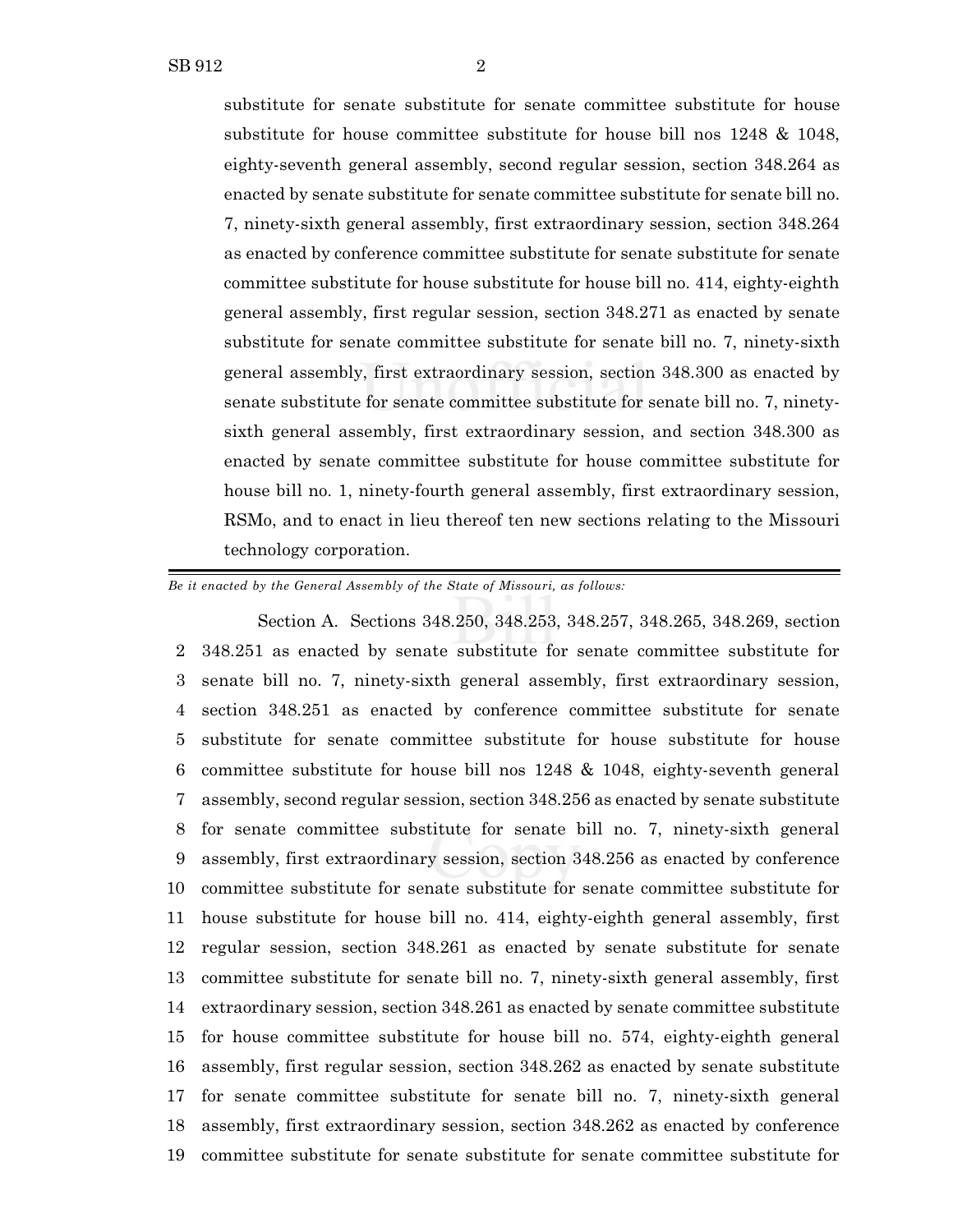house substitute for house committee substitute for house bill nos 1248 & 1048, eighty-seventh general assembly, second regular session, section 348.263 as enacted by senate substitute for senate committee substitute for senate bill no. 7, ninety-sixth general assembly, first extraordinary session, section 348.263 as enacted by conference committee substitute for senate substitute for senate committee substitute for house substitute for house committee substitute for house bill nos 1248 & 1048, eighty-seventh general assembly, second regular session, section 348.264 as enacted by senate substitute for senate committee substitute for senate bill no. 7, ninety-sixth general assembly, first extraordinary session, section 348.264 as enacted by conference committee substitute for senate substitute for senate committee substitute for house substitute for house bill no. 414, eighty-eighth general assembly, first regular session, section 348.271 as enacted by senate substitute for senate committee substitute for senate bill no. 7, ninety-sixth general assembly, first extraordinary session, section 348.300 as enacted by senate substitute for senate committee substitute for senate bill no. 7, ninety-sixth general assembly, first extraordinary session, and section 348.300 as enacted by senate committee substitute for house committee substitute for house bill no. 1, ninety-fourth general assembly, first extraordinary session, RSMo, are repealed and ten new sections enacted in lieu thereof, to be known as sections 348.251, 348.253, 348.256, 348.257, 348.261, 348.262, 348.263, 348.264, 348.265, and 348.300, to read as follows:

348.251. 1. As used in sections 348.251 to 348.266, the following terms mean:

 (1) **[**"Applicable percentage", six percent for the fiscal year beginning July 1, 2012, and the next fourteen consecutive fiscal years; five percent for the immediately subsequent five fiscal years; and four percent for the immediately subsequent five fiscal years;

 (2) "Applied research", any activity that seeks to utilize, synthesize, or apply existing knowledge, information, or resources to the resolution of a specific problem, question, or issue of science and innovation, including but not limited to translational research;

(3) "Base year", fiscal year ending June 30, 2010;

 (4) "Base year gross wages", gross wages paid by science and innovation companies to science and innovation employees during fiscal year ending June 30, 2010;

(5) "Basic research", any original investigation for the advancement of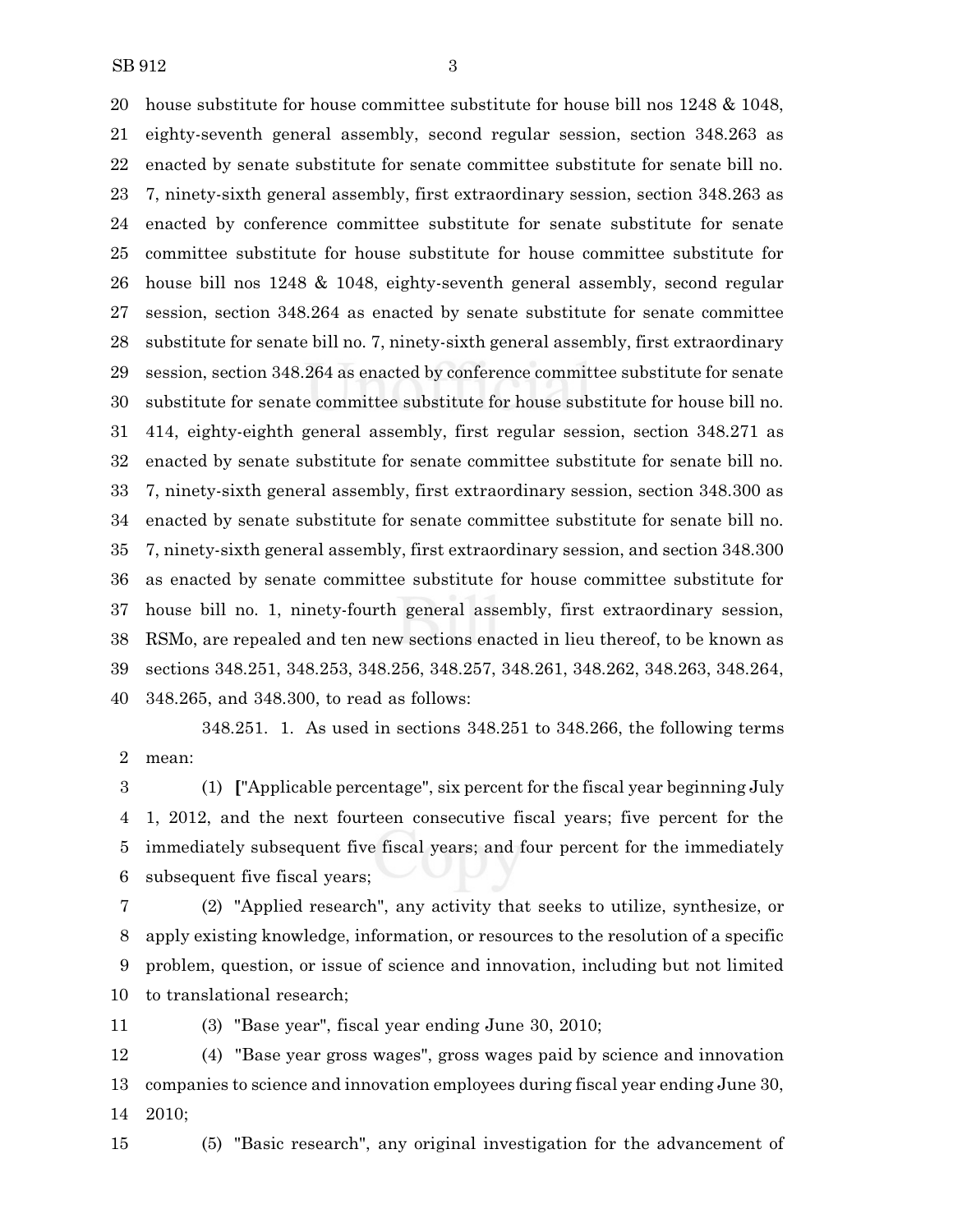scientific or technical knowledge of science and innovation;

 (6) "Commercialization", any of the full spectrum of activities required for a new technology, product, or process to be developed from the basic research or conceptual stage through applied research or development to the marketplace, including without limitation, the steps leading up to and including licensing, sales, and service;

 (7)**]** "Corporation", the Missouri technology corporation established under this section;

 **[**(8) "Fields of applicable expertise", any of the following fields: science and innovation research, development, or commercialization, including basic research and applied research; corporate finance, venture capital, and private equity related to science and innovation; the business and management of science and innovation companies; education related to science and innovation; or civic or corporate leadership in areas related to science and innovation;

 (9)**] (2) "Department", the Missouri department of economic development;**

 **(3) "Eligible donation", cash donations received from a taxpayer by the Missouri technology corporation and used solely to carry out the provisions of sections 348.251 to 348.275;**

 **(4)** "Inherent conflict of interest", a fundamental or systematic conflict of interest that prevents a person from serving as a disinterested director of the corporation and from routinely performing his or her duties as a director of the corporation;

 **[**(10) "NAICS industry groups" or "NAICS codes", the North American Industry Classification System developed under the auspices of the United States Office of Management and Budget and adopted in 1997, as may be amended, revised, or replaced by similar classification systems for similar uses from time to time;

 (11) "Science and innovation", the use of compositions and methods in research, development, and manufacturing processes for such diverse areas as agriculture-biotechnology, animal health, biochemistry, bioinformatics, energy, environment, forestry, homeland security, information technology, medical devices, medical diagnostics, medical instruments, medical therapeutics, microbiology, nanotechnology, pharmaceuticals, plant biology, and veterinary medicine, including future developments in such areas;

(12) "Science and innovation company", a corporation, limited liability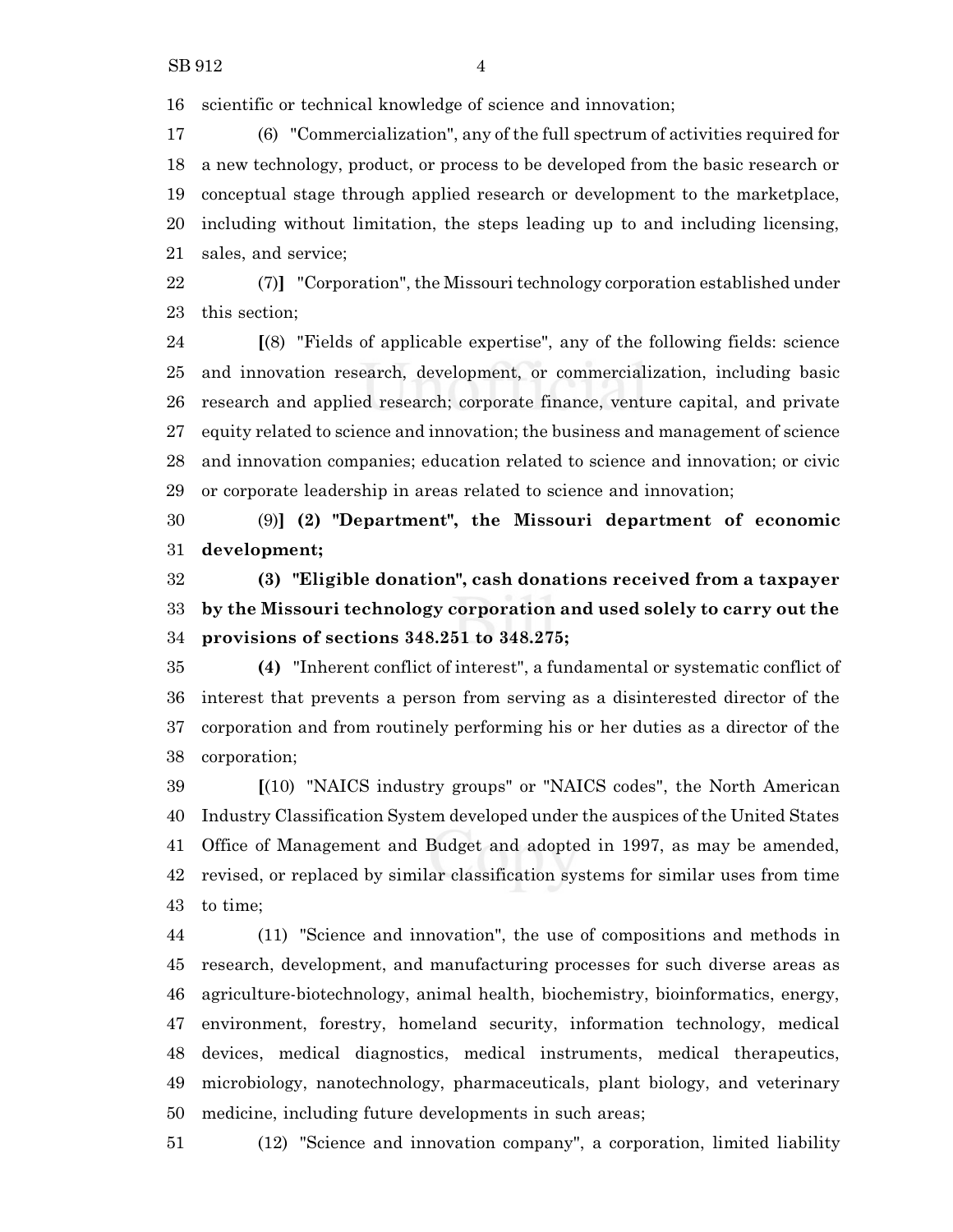company, S corporation, partnership, registered limited liability partnership, foundation, association, nonprofit entity, sole proprietorship, business trust, person, group, or other entity that is:

 (a) Engaged in the research, development, commercialization, or business of science and innovation in the state, including, without limitation, research, development, or production directed toward developing or providing science and innovation products, processes, or services for specific commercial or public purposes, including hospitals, nonprofit research institutions, incubators, accelerators, and universities currently located or involved in the research, development, commercialization, or business of science and innovation in the state; or

 (b) Identified by the following NAICS industry groups or NAICS codes or any amended or successor code sections covering such areas of research, development, and commercial endeavors: 3251; 3253; 3254; 3391; 51121; 54138; 54171; 62231; 111191; 111421; 111920; 111998; 311119; 311211; 311221; 311222; 311223; 325193; 325199; 325221; 325222; 325611; 325612; 325613; 325311; 325312; 325314; 325320; 325411; 325412; 325414; 333298; 334510; 334516; 334517; 339111; 339112; 339113; 339114; 339115; 339116; 424910; 541710; 621511; and 621512.

 Each of the above listed four-digit and five-digit codes shall include all six-digit codes in such four-digit and five-digit industry; however, each six-digit code shall stand alone and not indicate the inclusion of other omitted six-digit codes that also are subsets of the pertinent four-digit or five-digit industry to which the included six-digit code belongs;

 (13) "Science and innovation employee", any employee, officer, or director of a science and innovation company who is a state income taxpayer and any employee of a university who is associated with or supports the research, development, commercialization, or business of science and technology in the state and is obligated to pay state income tax to the state;

 (14)**] (5) "Taxpayer", any of the following individuals or entities who make an eligible donation to the Missouri technology corporation:**

 **(a) A person, firm, partner in a firm, corporation, or a shareholder in an S corporation doing business in the state of Missouri and subject to the state income tax imposed in chapter 143;**

 **(b) A corporation subject to the annual corporation franchise tax imposed in chapter 147;**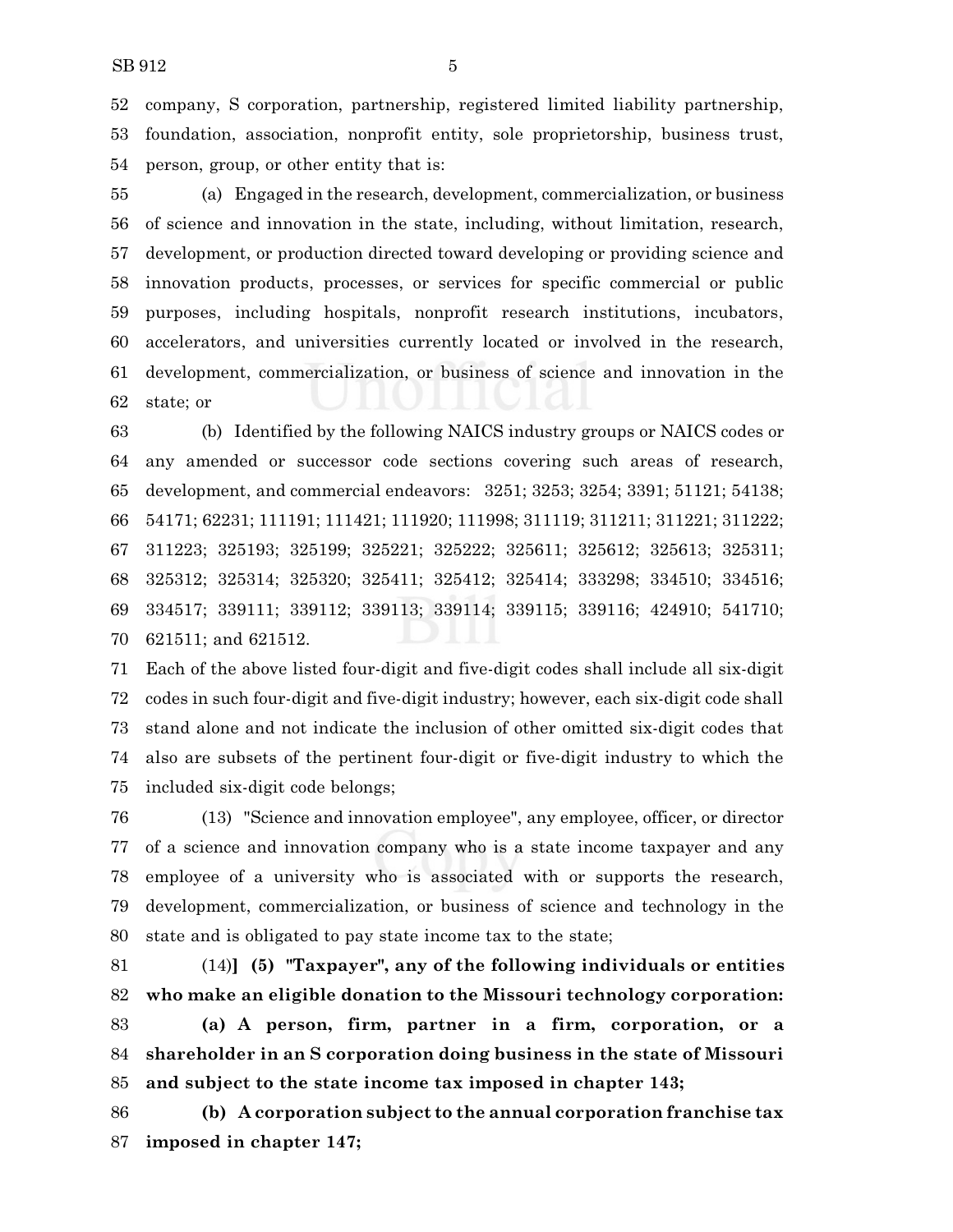**(c) An insurance company paying an annual tax on its gross premium receipts in this state;**

 **(d) Any other financial institution paying taxes to the state of Missouri or any political subdivision of this state under chapter 148;**

 **(e) An individual subject to the state income tax imposed in chapter 143;**

 **(f) Any charitable organization which is exempt from federal income tax and whose Missouri unrelated business taxable income, if any, would be subject to the state income tax imposed under chapter 143;**

 **(6)** "Technology application", the introduction and adaptation of refined management practices in fields such as scheduling, inventory management, marketing, product development, and training in order to improve the quality, productivity and profitability of an existing firm. Technology application shall be considered a component of business modernization;

 **[**(15)**] (7)** "Technology development", strategically focused research directed at developing investment-grade technologies which are important for market competitiveness.

 2. The governor may, on behalf of the state and in accordance with chapter 355, establish a private not-for-profit corporation named the "Missouri Technology Corporation", to carry out the provisions of sections 348.251 to 348.266. As used in sections **[**348.250**] 348.251** to 348.275 the word "corporation" means the Missouri technology corporation authorized by this section. Before certification by the governor, the corporation shall conduct a public hearing for the purpose of giving all interested parties an opportunity to review and comment on the articles of incorporation, bylaws and methods of operation of the corporation. Notice of the hearing shall be given at least fourteen days prior to the hearing.

**[**348.251. 1. As used in sections 348.251 to 348.266, the following terms mean:

 (1) "Technology application", the introduction and adaptation of refined management practices in fields such as scheduling, inventory management, marketing, product development, and training in order to improve the quality, productivity and profitability of an existing firm. Technology application shall be considered a component of business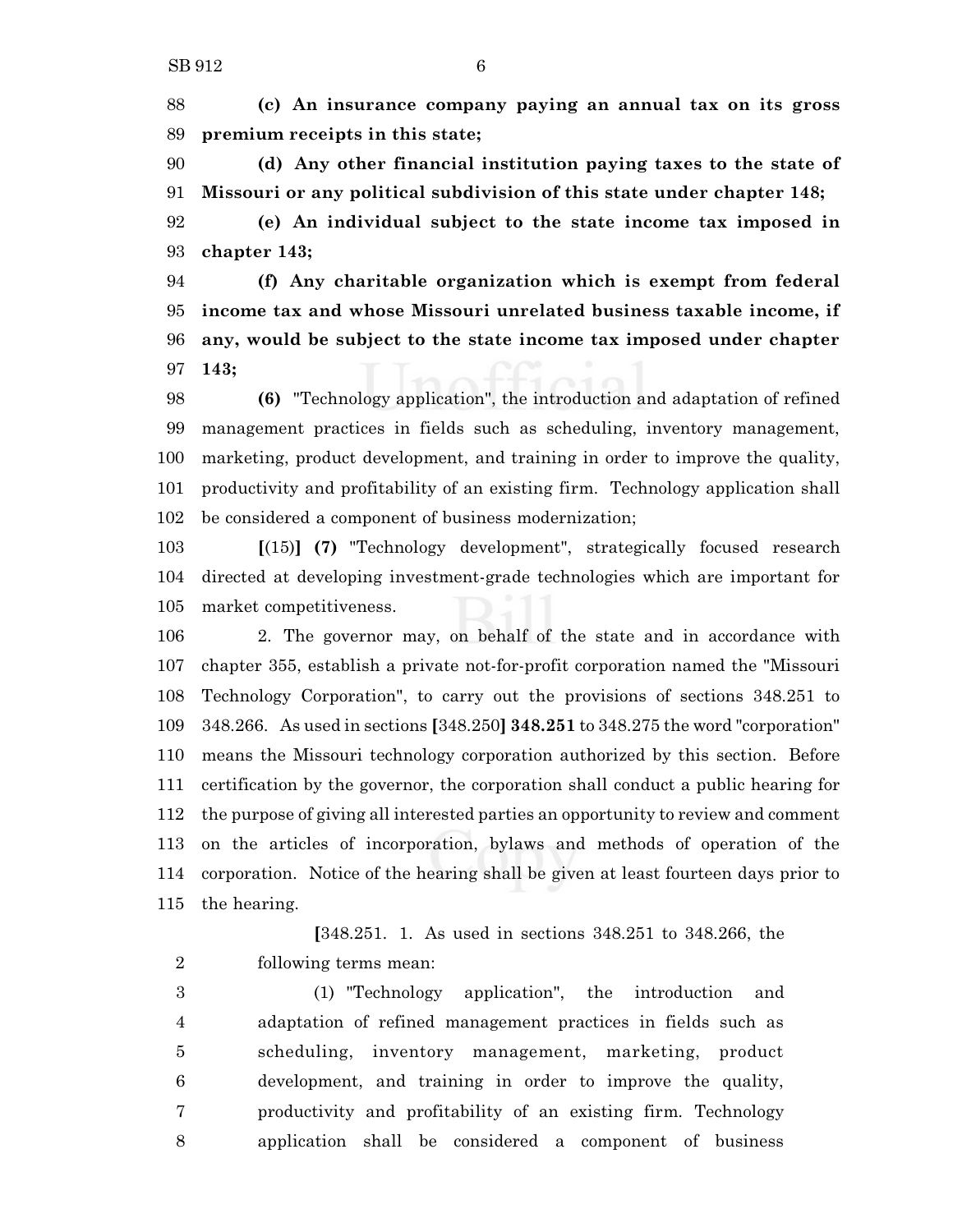modernization;

 (2) "Technology commercialization", the process of moving investment-grade technology from a business, university or laboratory into the marketplace for application;

 (3) "Technologydevelopment", strategically focused research directed at developing investment-grade technologies which are important for market competitiveness.

 2. The governor may, on behalf of the state and in accordance with chapter 355, establish a private not-for-profit corporation named the "Missouri Technology Corporation", to carry out the provisions of sections 348.251 to 348.266. As used in sections 348.251 to 348.266 the word "corporation" means the Missouri technology corporation authorized by this section. Before certification by the governor, the corporation shall conduct public hearing for the purpose of giving all interested parties an opportunity to review and comment upon the articles of incorporation, bylaws and method of operation of the corporation. Notice of the hearing shall be given at least fourteen days prior to the hearing.**]**

348.253. 1. The Missouri technology corporation may contract with not-for-profit organizations to carry out the provisions of sections 348.251 to 3 348.275. By entering into such contracts, the corporation shall attempt to achieve the following objectives:

 (1) The establishment of a research alliance which shall advance technology development, as defined in subdivision **[**(3)**] (7)** of section 348.251. The corporation, in this capacity, shall have the authority to contract directly with centers for advanced technology, as established by section 348.272, and other not-for-profit entities. In proceeding with this objective, the corporation and centers for advanced technology shall utilize the results of targeted industry studies commissioned by the department of economic development;

 (2) **[**Technology commercialization, as defined in subdivision (2) of section 348.251;

 (3)**]** The establishment of a finance corporation to assist in the implementation of section 348.261; and

**[**(4)**] (3)** The enhancement of technology application, as defined in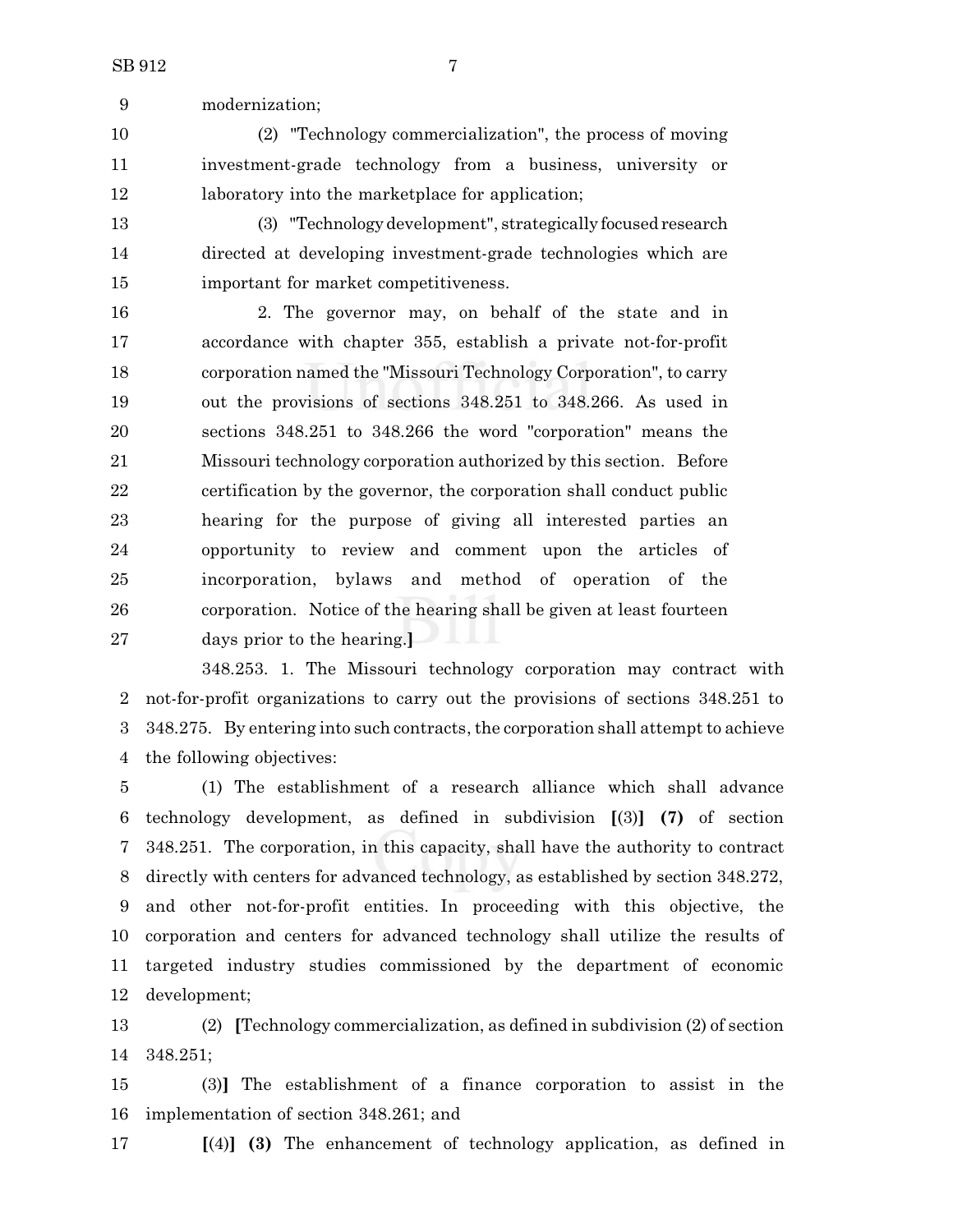subdivision **[**(1)**] (6)** of section 348.251.

 2. Any contract signed between the corporation and any not-for-profit organization, including innovation centers as defined in section 348.271, shall require that the not-for-profit organization must provide at least one-hundred-percent match for any funding received from the corporation through the **Missouri** technology investment fund, as established in section 348.264.

348.256. 1. The articles of incorporation, bylaws, and methods of operation of the Missouri technology corporation shall be consistent with the provisions of sections **[**348.250**] 348.251** to 348.275.

 2. The purposes of the corporation are to contribute to the strengthening of the economy of the state through the development of science and innovation, to promote the modernization of Missouri businesses by supporting the transfer of science, technology and quality improvement methods to the workplace; to enhance the productivity and modernization of Missouri businesses by providing leadership in the establishment of methods of technology application, technology commercialization and technology development; to make Missouri businesses, institutions, and universities more competitive and increase their likelihood of success; to support and enhance local and regional strategies and initiatives that capitalize on the unique science and innovation assets across the state; to make Missouri a highly desirable state in which to conduct, facilitate, support, fund, and perform science and innovation research, development, and commercialization; to facilitate and effect the creation, attraction, retention, growth, and enhancement of both existing and new science and innovation companies in the state; to make Missouri a national and international leader in economic activity based on science and innovation; to enhance workforce development; to create and retain quality jobs; to advance scientific knowledge; and to improve the quality of life for the citizens of the state of Missouri in both urban and rural communities.

23 3. The board of directors of the corporation shall be composed of fifteen persons. The governor shall annually appoint one of its members, who must be from the private sector, as chairperson. The board shall consist of the following members:

 (1) The director of the department of economic development, or the director's designee;

 (2) The president of the University of Missouri system, or the president's designee;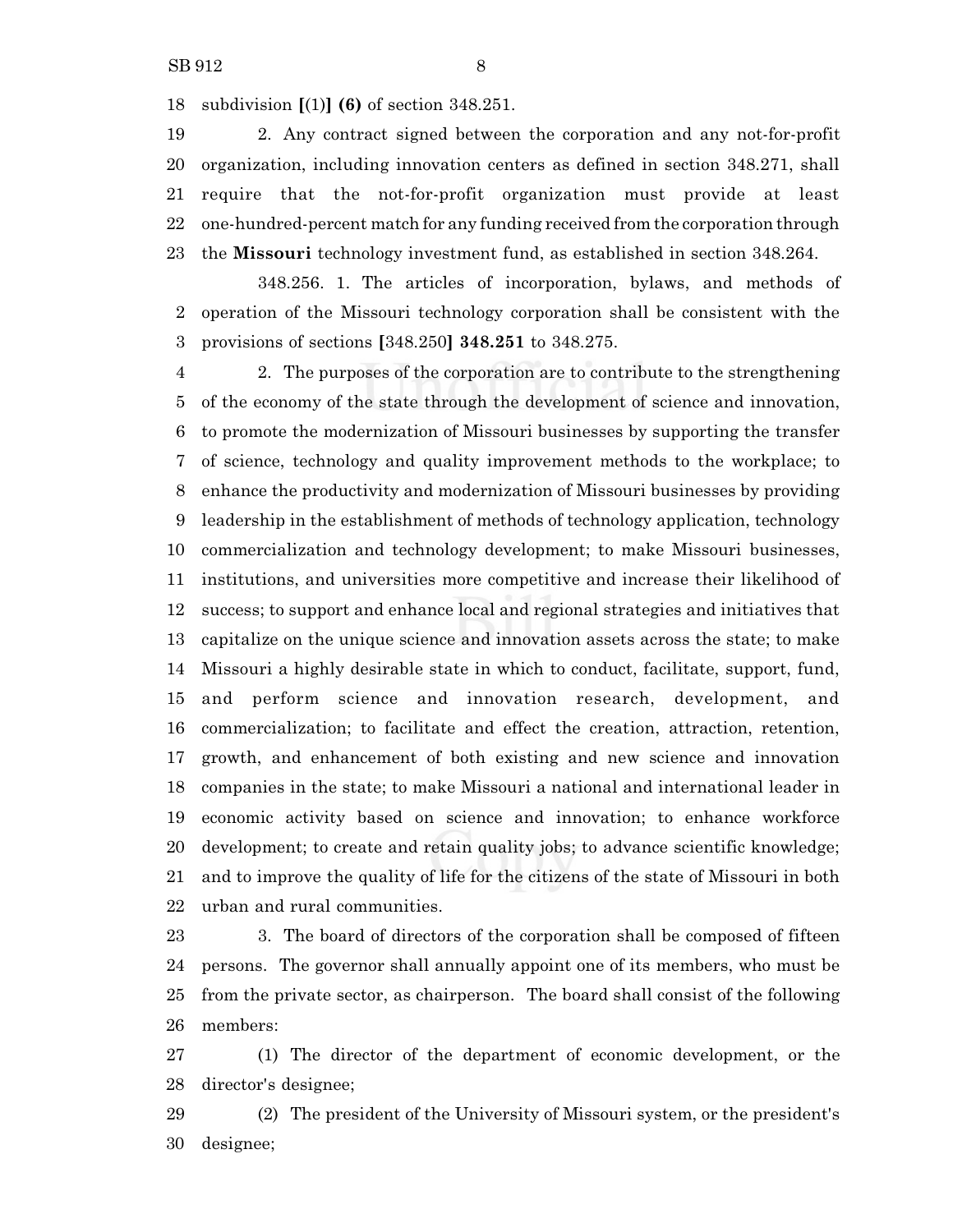(3) A member of the state senate, appointed by the president pro tem of the senate;

 (4) A member of the house of representatives, appointed by the speaker of the house;

 (5) Eleven members appointed by the governor, with the advice and consent of the senate, who are recognized for outstanding knowledge, leadership, and expertise in one or more of the fields of applicable expertise.

 Each of the directors of the corporation who is appointed by the governor shall serve for a term of four years and until a successor is duly appointed.

 4. Any changes in the articles of incorporation or bylaws must be approved by the governor.

 5. At the discretion of the state auditor, the corporation is subject to an audit by the state auditor and the corporation shall bear the full cost of the audit.

 6. Each of the directors of the corporation provided for in subdivisions (1) and (2) of subsection 3 of this section shall remain a director until the designating individual specified in such subdivisions designates a replacement by sending a written communication to the governor and the chairperson of the board of the corporation; provided, however, that if the director of economic development or the president of the University of Missouri system designates himself or herself to the corporation board, such person's service as a corporation director shall cease immediately when that person no longer serves as the director of economic development or as the president of the University of Missouri system. Each of the directors of the corporation provided for in subdivisions (3) and (4) of subsection 3 of this section shall remain a director until the appointing member of the general assembly specified in such subdivisions appoints a replacement by sending a written communication to the governor and the chairperson of the corporation board; provided, however, that if the speaker of the house or the president pro tem of the senate appoints himself or herself to the corporation board, such person's service as a corporation director shall cease immediately when that person no longer serves as the speaker of the house or the president pro tem of the senate.

 7. Each of the eleven members of the board appointed by the governor shall:

 (1) Hold office for the term of appointment and until the governor duly appoints his or her successor; provided that if a vacancy is created by the death, permanent disability, resignation, or removal of a director, such vacancy shall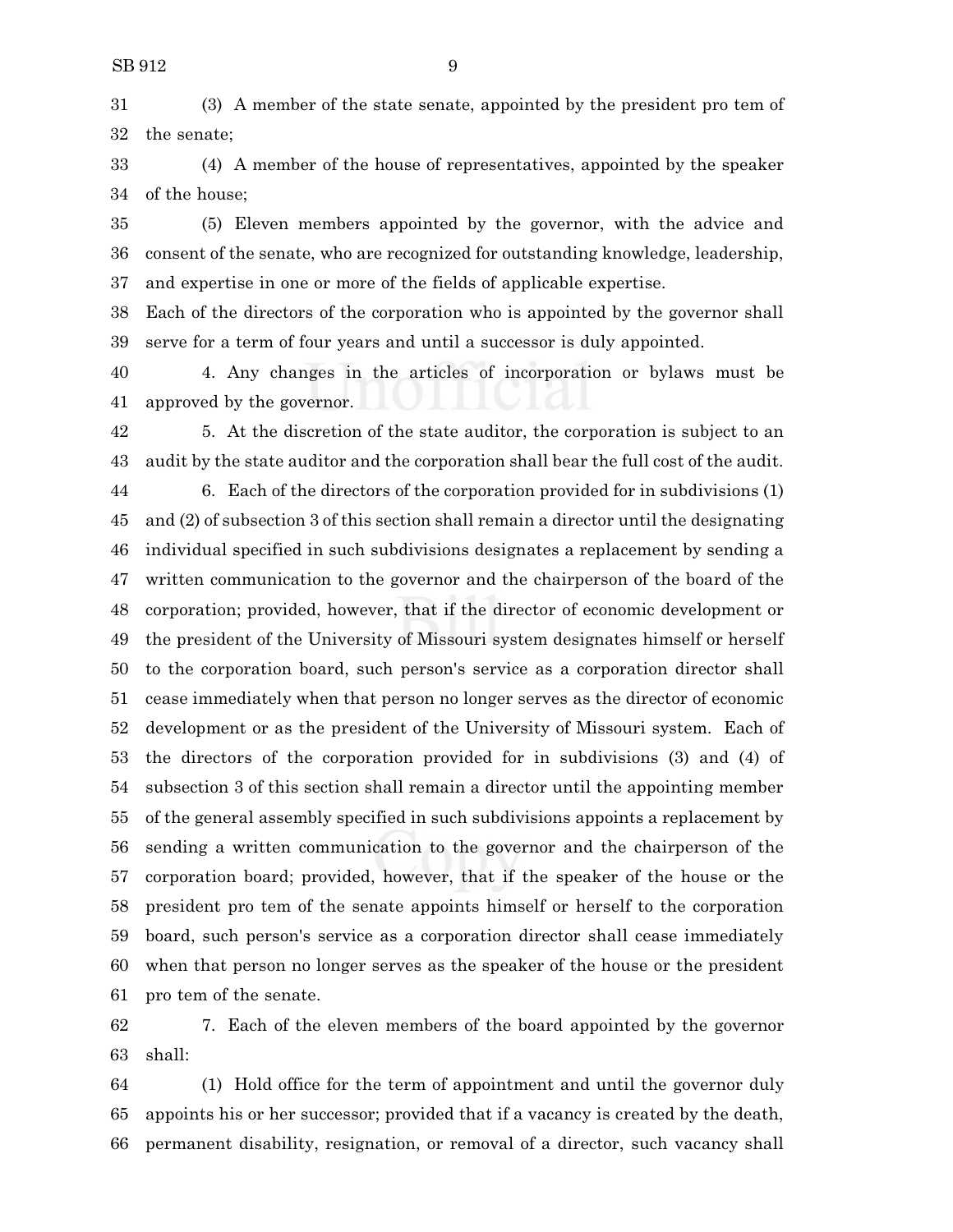become immediately effective;

 (2) Be eligible for reappointment, but members of the board shall not be eligible to serve more than two consecutive four-year terms and shall not be reappointed to the board until they have not served on the board for a period of at least four interim years;

 (3) Not have a known inherent conflict of interest at the time of appointment; and

 (4) Not have served in an elected office or a cabinet position in state government for a period of two years prior to appointment, unless otherwise provided in this section.

 8. Any member of the board may be removed by affirmative vote of eleven members of the board for malfeasance or misfeasance in office, regularly failing to attend meetings, failure to comply with the corporation's conflicts of interest policy, conviction of a felony, or for any cause that renders the member incapable of or unfit to discharge the duties of a director of the corporation.

 9. The board shall meet at least four times per year and at such other times as it deems appropriate, or upon call by the president or the chairperson, or upon written request of a majority of the directors of the board. Unless otherwise restricted by Missouri law, the directors may participate in a meeting of the board by means of telephone conference or other electronic communications equipment whereby all persons participating in the meeting can communicate clearly with each other, and participation in a meeting in such manner will constitute presence in person at such meeting.

 10. A majority of the total voting membership of the board shall constitute a quorum for meetings. The board may act by a majority of those at any meeting where a quorum is present, except upon such issues as the board may determine shall require a vote of more members of the board for approval or as required by law. All resolutions and orders of the board shall be recorded and authenticated by the signature of the secretary or any assistant secretary of the board.

 11. Members of the board shall serve without compensation. Members of the board attending meetings of the board, or attending committee or advisory meetings thereof, shall be paid mileage and all other applicable expenses, provided that such expenses are reasonable, consistent with policies established from time to time by the board, and not otherwise inconsistent with law.

 12. The board may adopt, repeal, and amend such articles of incorporation, bylaws, and methods of operation that are not contrary to law or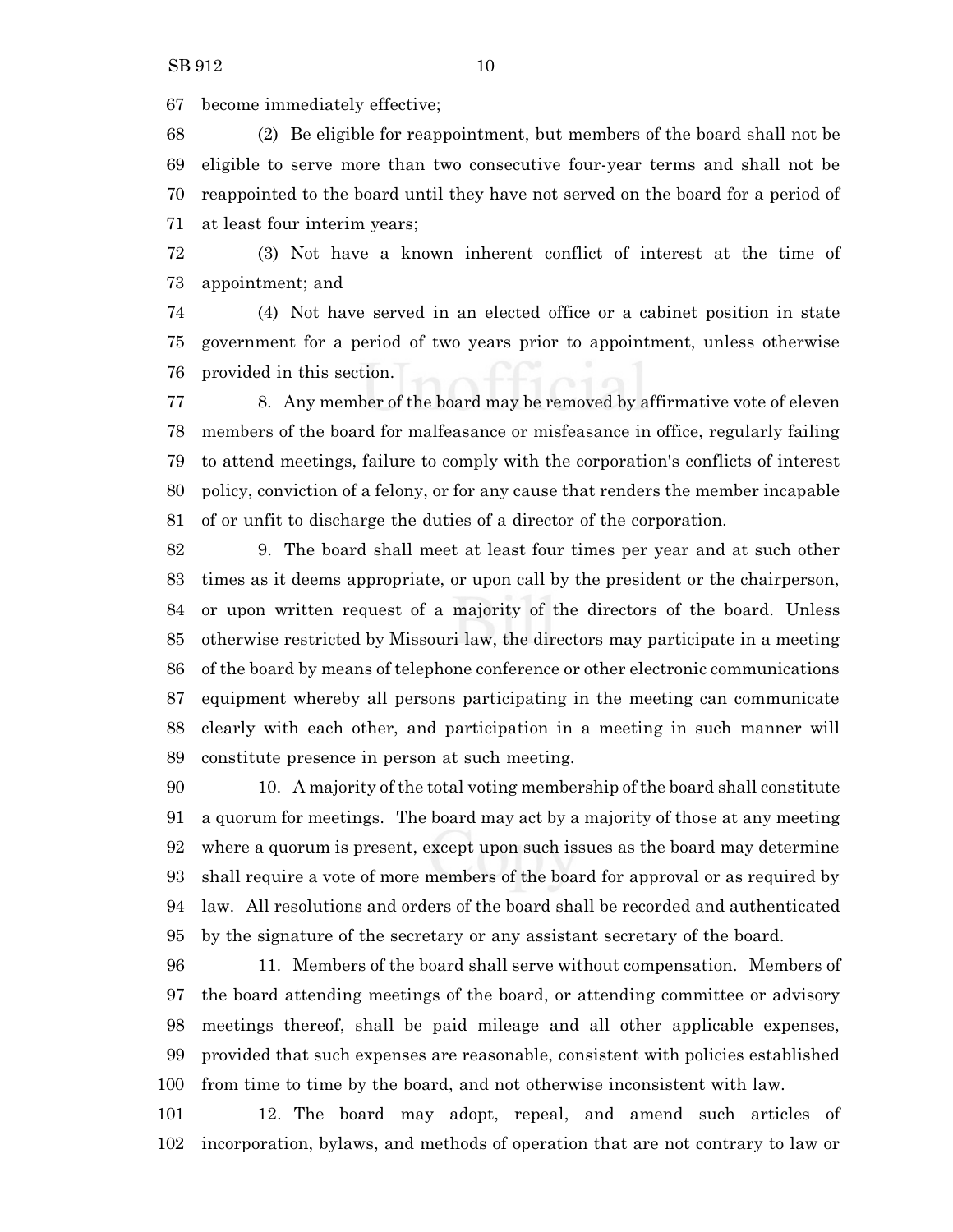inconsistent with sections **[**348.250**] 348.251** to 348.275, as it deems expedient for its own governance and for the governance and management of the corporation and its committees and advisory boards; provided that any changes in the articles of incorporation or bylaws approved by the board must also be approved by the governor.

 13. A president shall direct and supervise the administrative affairs and the general management of the corporation. The president shall be a person of national prominence that has expertise and credibility in one or more of the fields of applicable expertise with a demonstrated track record of success in leading a mission-driven organization. The president's salary and other terms and conditions of employment shall be set by the board. The board may negotiate and enter into an employment agreement with the president of the corporation, which may provide for compensation, allowances, benefits, and expenses. The president of the corporation shall not be eligible to serve as a member of the board until two years after the end of his or her employment with the corporation. The president of the corporation shall be bound by, and agree to obey, the corporation's conflicts of interest policy, including annually completing and submitting to the board a disclosure and compliance certificate in accordance with such conflicts of interest policy.

 14. The corporation may employ such employees as it may require and upon such terms and conditions as it may establish that are consistent with state and federal law. The corporation may establish personnel, payroll, benefit, and other such systems as authorized by the board, and provide death and disability benefits. Corporation employees, including the president, shall be considered state employees for the purposes of membership in the Missouri state employees' retirement system and the Missouri consolidated health care plan. Compensation paid by the corporation shall constitute pay from a department for purposes of accruing benefits under the Missouri state employees' retirement system. The corporation may also adopt, in accordance with requirements of the federal Internal Revenue Code of 1986, as amended, a defined contribution plan sponsored by the corporation with respect to employees, including the president, employed by the corporation. Nothing in sections **[**348.250**] 348.251** to 348.275 shall be construed as placing any officer or employee of the corporation or member of the board in the classified or the unclassified service of the state of Missouri under Missouri laws and regulations governing civil service. No employee of the corporation shall be eligible to serve as a member of the board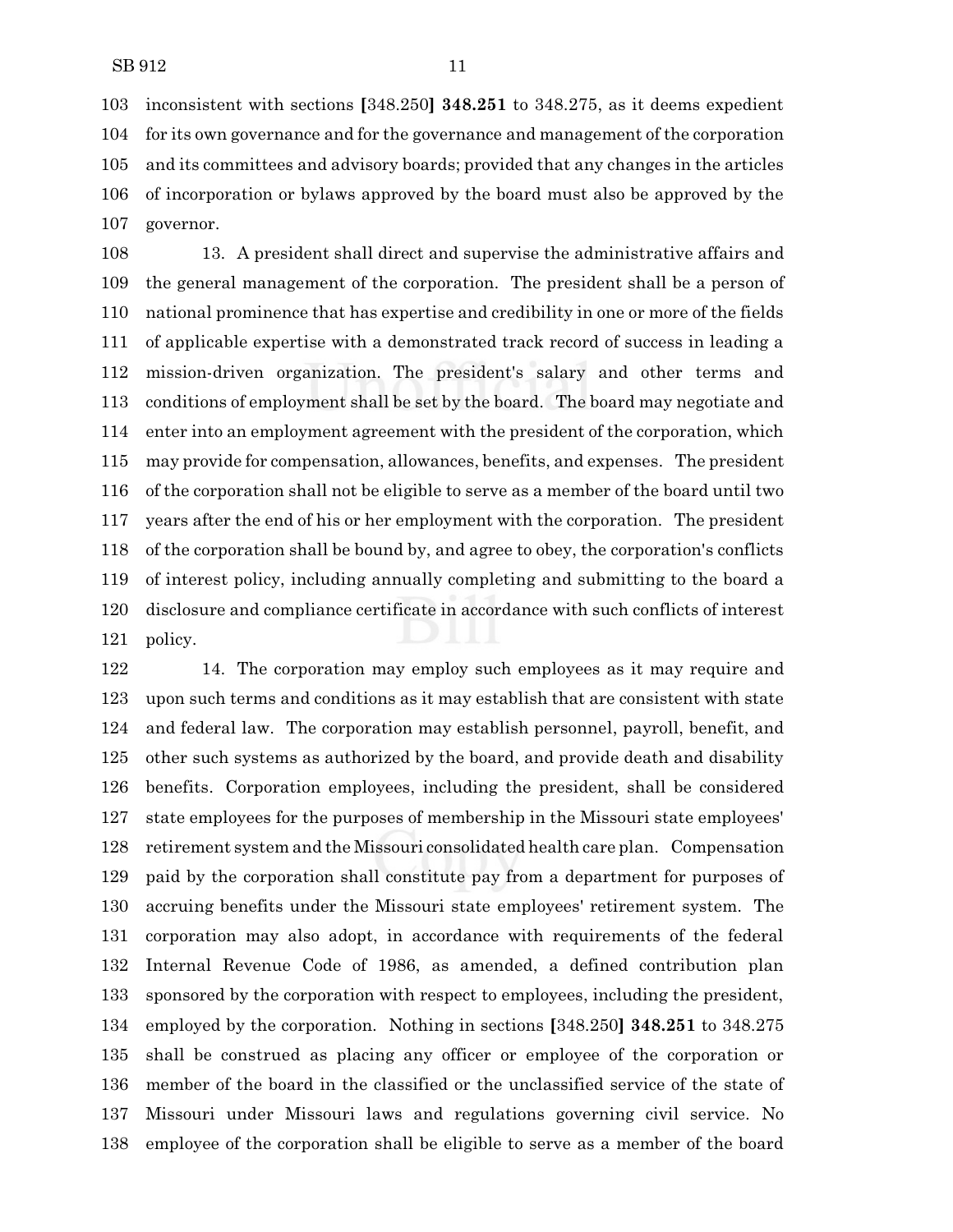until two years immediately following the end of his or her employment with the corporation. All employees of the corporation shall be bound by, and agree to obey, the corporation's conflicts of interest policy, including annually completing and submitting to the board a disclosure and compliance certificate in accordance with such conflicts of interest policy.

 15. No later than the first day of January each year, the corporation shall submit an annual report to the governor and to the Missouri general assembly which the corporation may contract with a third party to prepare and which shall include:

 (1) A complete and detailed description of the operating and financial conditions of the corporation during the prior fiscal year;

 (2) Complete and detailed information about the distributions from the Missouri **[**science and innovation reinvestment**] technology investment** fund and from any income of the corporation;

 (3) **[**Information about the growth of science and innovation research and industry in the state;

 (4)**]** Information regarding financial or performance audits performed in such year, including any recommendations with reference to additional legislation or other action that may be necessary to carry out the purposes of the corporation; and

 **[**(5)**] (4)** Whether or not the corporation made any distribution during the prior fiscal year to a research project or other project for which a report shall be filed under subsection 4 of section 38(d) of article III of the Constitution of the State of Missouri. If such a distribution was made, the corporation shall disclose in the annual report the amount of the distribution, the recipient of the distribution, and the project description.

 16. The corporation shall keep its books and records in accordance with generally accepted accounting procedures. Within four months following the end of each fiscal year, the corporation shall cause a firm of independent certified public accountants of national repute to conduct and deliver to the board an audit of the financial statements of the corporation and an opinion thereon, to be conducted in accordance with generally accepted audit standards, provided, however, that this section shall be inapplicable if the board of directors of the corporation determines that insufficient funds have been appropriated to pay for the costs of compliance with these requirements.

17. Within four months following the end of every odd numbered fiscal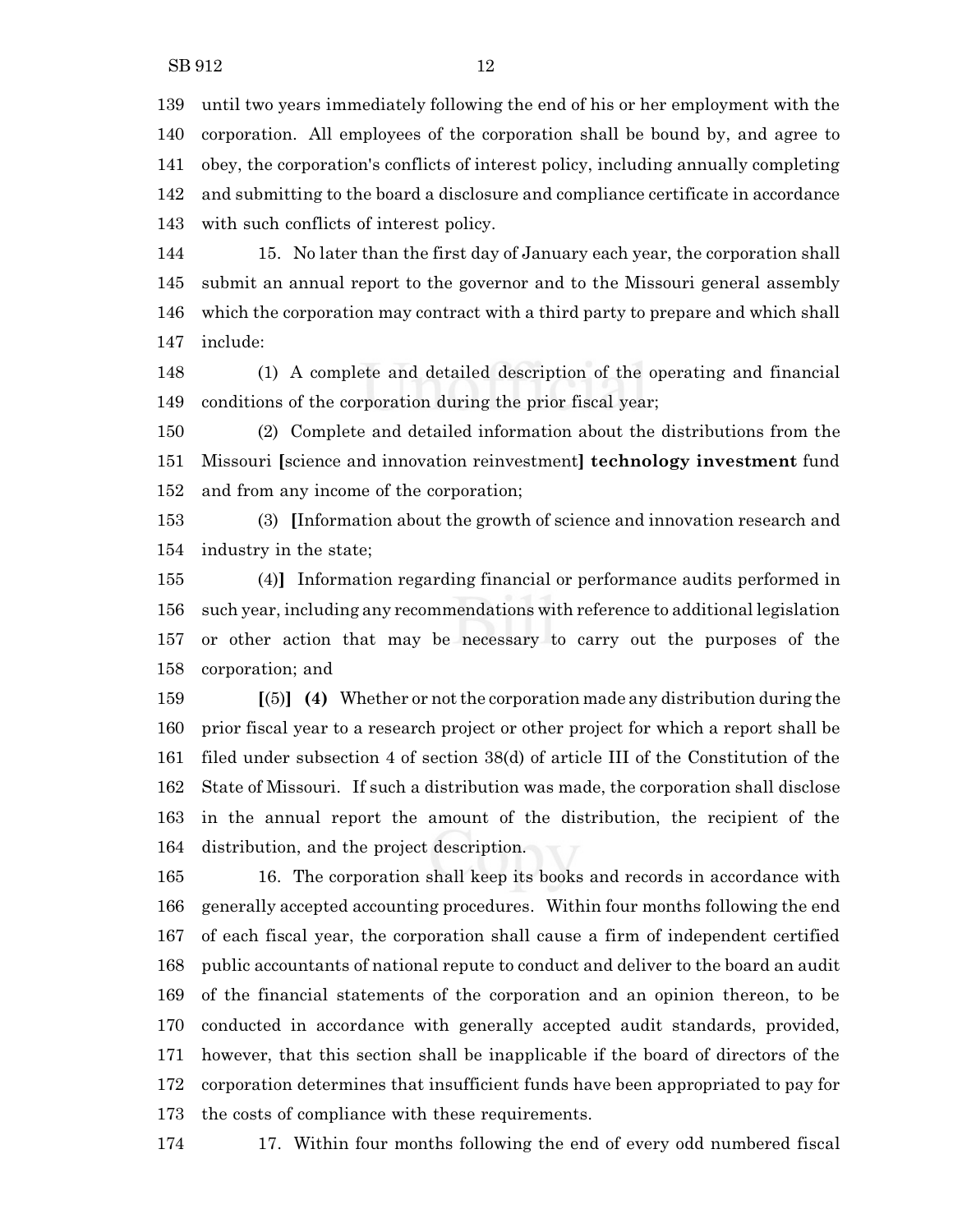year, beginning with fiscal year 2016, the corporation shall cause an independent firm of national repute that has expertise in science and innovation research and industry to conduct and deliver to the board an evaluation of the performance of the corporation for the prior two fiscal years, including detailed recommendations for improving the performance of the corporation, provided, however, that this section shall be inapplicable if the board of directors of the corporation determines that insufficient funds have been appropriated to pay for the costs of compliance with these requirements.

 18. The corporation shall provide the state auditor a copy of the financial and performance evaluations prepared under subsections 16 and 17 of this section.

 19. The corporation shall have perpetual existence until an act of law expressly dissolves the corporation; provided that no such law shall take effect so long as the corporation has obligations or bonds outstanding unless adequate provision has been made for the payment or retirement of such debts or obligations. Upon any such dissolution of the corporation, all property, funds, and assets thereof shall be vested in the state.

 20. **[**Except as provided under section 348.266, the state hereby pledges to, and agrees with, recipients of corporation funding or beneficiaries of corporation programs under sections 348.250 to 348.275 that the state shall not limit or alter the rights vested in the corporation under sections 348.250 to 348.275 to fulfill the terms of any agreements made or obligations incurred by the corporation with or to such third parties, or in any way impair the rights and remedies of such third parties until the obligations of the corporation and the state are fully met and discharged in accordance with sections 348.250 to 348.275.

21. The corporation shall be exempt from:

 (1) Any general ad valorem taxes upon any property of the corporation acquired and used for its public purposes;

 (2) Any taxes or assessments upon any projects or upon any operations of the corporation or the income therefrom;

 (3) Any taxes or assessments upon any project or any property or local obligation acquired or used by the corporation under the provisions of sections 348.250 to 348.275, or upon income therefrom.

 Purchases by the corporation to be used for its public purposes shall not be subject to sales or use tax under chapter 144. The exemptions hereby granted shall not extend to persons or entities conducting business on the corporation's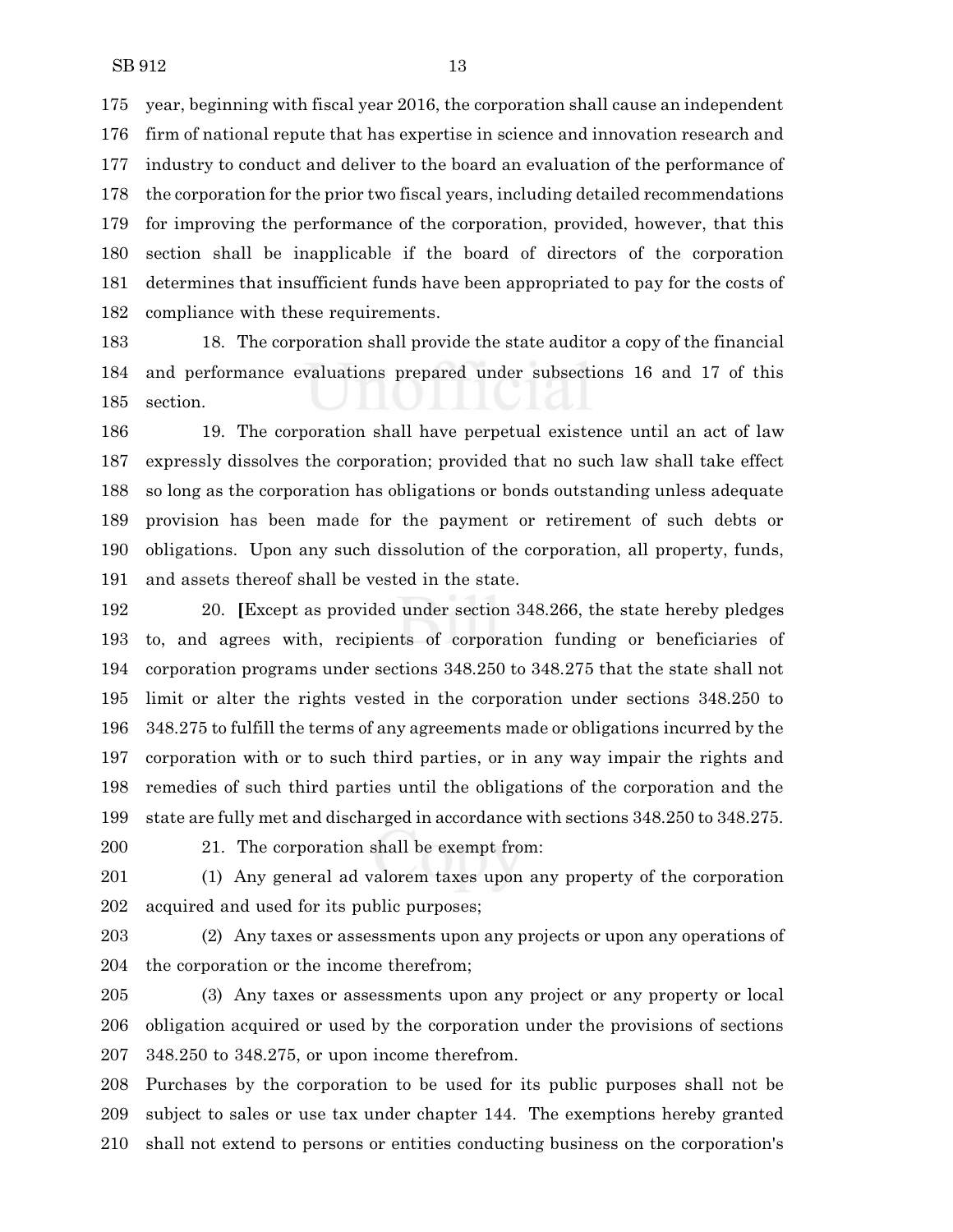property for which payment of state and local taxes would otherwise be required.

 22.**]** No funds of the corporation shall be distributed to its employees or members of the board; except that, the corporation may make reasonable payments for expenses incurred on its behalf relating to any of its lawful purposes and the corporation shall be authorized and empowered to pay reasonable compensation for services rendered to, or for, its benefit relating to any of its lawful purposes, including to pay its employees reasonable compensation.

 **[**23.**] 21.** The corporation shall adopt and maintain a conflicts of interest policy to protect the corporation's interests by requiring disclosure by an interested party, appropriate recusal by such person, and appropriate action by the interested party or the board where a conflict of interest may exist or arise between the corporation and a director, officer, employee, or agent of the corporation.

**[**348.256. The articles of incorporation and bylaws of the Missouri technology corporation shall provide that:

 (1) The purposes of the corporation are to contribute to the strengthening of the economy of the state through the development of science and technology, to promote the modernization of Missouri businesses by supporting the transfer of science, technology and quality improvement methods to the workplace, and to enhance the productivity and modernization of Missouri businesses by providing leadership in the establishment of methods of technology application, technology commercialization and technology development;

 (2) The board of directors of the corporation is composed of fifteen persons. The governor shall annually appoint one of its members, who must be from the private sector, as chairman. The board shall consist of the following members:

16 (a) The director of the department of economic development, or the director's designee;

 (b) The president of the University of Missouri system, or the president's designee;

 (c) A member of the state senate, appointed by the 21 president pro tem of the senate;

22 (d) A member of the house of representatives, appointed by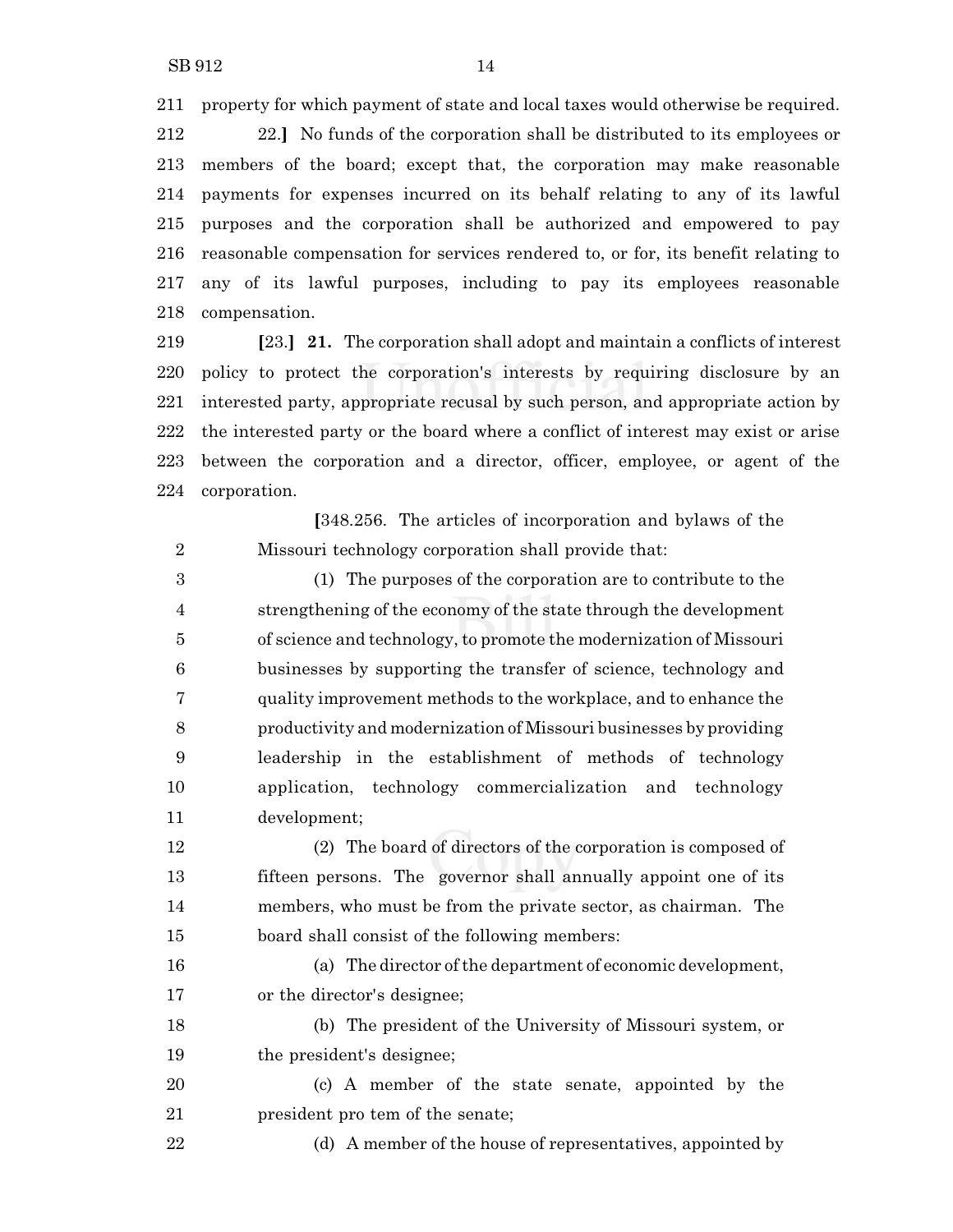23 the speaker the house;

 (e) Eleven members appointed by the governor, two of which shall be from the public sector and nine members from the private sector who shall include, but shall not be limited to, individuals who represent technology-based businesses and industrial interests;

 (f) Each of the directors of the corporation who is appointed by the governor shall serve for a term of four years and until a successor is duly appointed; except that, of the directors serving on the corporation as of August 28, 1995, three directors shall be designated by the governor to serve a term of four years, three directors shall be designated to serve a term of three years, three directors shall be designated to serve a term of two years, and two directors shall be designated to serve a term of one year. Each director shall continue to serve until a successor is duly appointed by the governor;

 (3) The corporation may receive money from any source, may borrow money, may enter into contracts, and may expend money for any activities appropriate to its purpose;

 (4) The corporation may appoint staff and do all other things necessary or incidental to carrying out the functions listed in section 348.261;

 (5) Any changes in the articles of incorporation or bylaws must be approved by the governor;

 (6) The corporation shall submit an annual report to the governor and to the Missouri general assembly. The report shall be due on the first day of November for each year and shall include detailed information on the structure, operation and financial status of the corporation. The corporation shall conduct an annual public hearing to receive comments from interested parties regarding the report, and notice of the hearing shall be given at least fourteen days prior to the hearing; and

 (7) The corporation is subject to an annual audit by the state auditor and that the corporation shall bear the full cost of the audit.**]**

348.257. 1. **[**The board shall establish an executive committee of the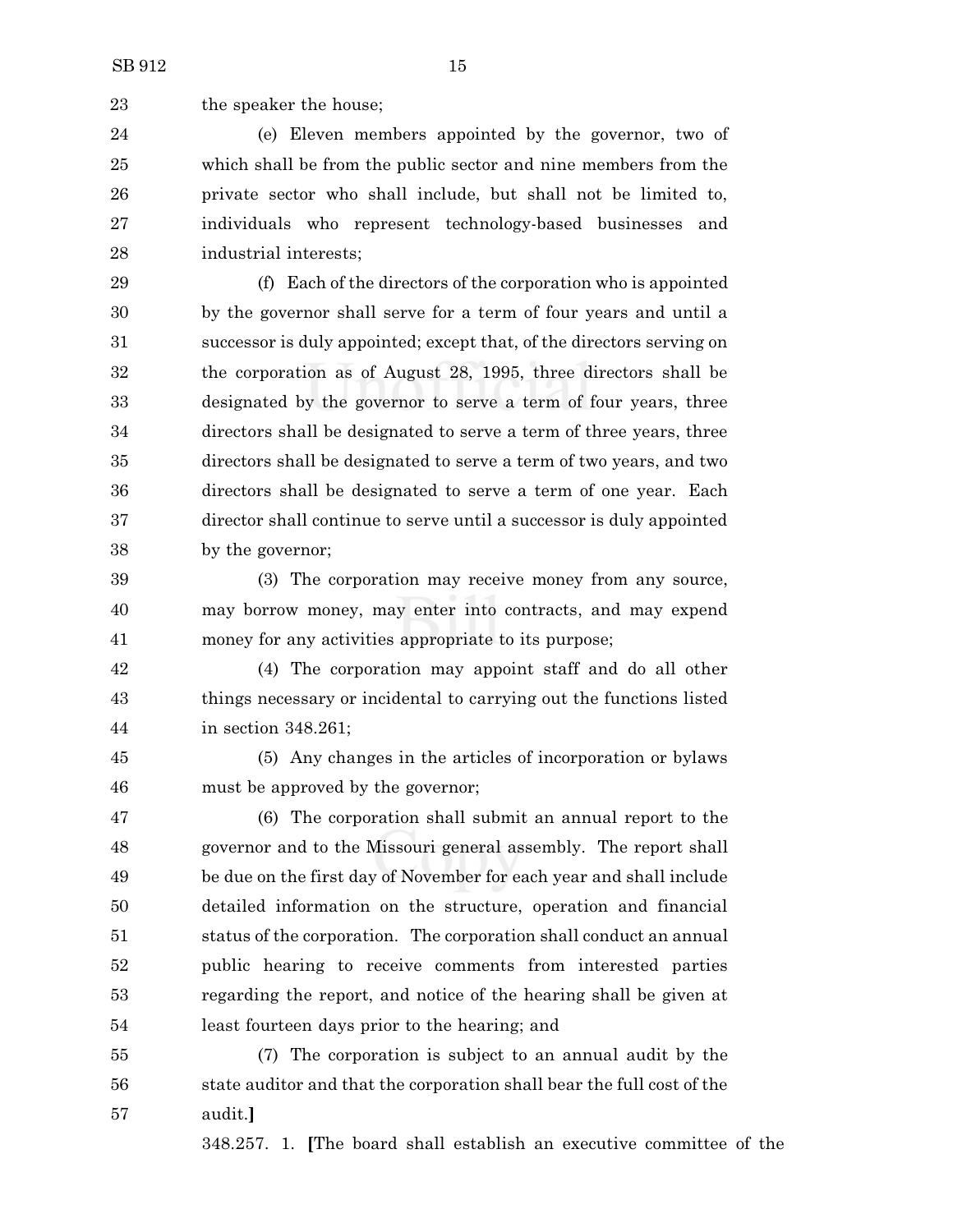corporation, to be composed of the chairperson, the vice chairperson, and the secretary of the corporation, and two additional directors. The chairperson of the corporation shall serve as the chairperson of the executive committee.

 2. The executive committee, in intervals between meetings of the board, may transact any business of the board that has been expressly delegated to the executive committee by the board. If so stipulated by the board, action delegated to the executive committee may be subject to subsequent ratification by the board; provided, however, that until ratified or rejected by the board, any action delegated to, and taken by, the executive committee between meetings of the board will be binding upon the corporation as if ratified, and may be relied upon by third parties.

 3. The board shall establish an audit committee of the corporation, to be composed of the chairperson of the corporation and four additional directors. The secretary of the corporation shall serve as the chairperson of the audit committee. The audit committee shall be responsible for oversight of the administration of the conflicts of interest policy, working with the president of the corporation to facilitate communications with the corporation's contract auditors, and such other responsibilities delegated to it by the board.

 4. The board shall establish and maintain a research alliance of Missouri to be comprised of the chief research officers, or their designee, of the state's leading research universities and a representative of other leading not-for-profit research institutes headquartered in Missouri. Members of the research alliance of Missouri shall be selected for such terms of membership under such terms and conditions as the board deems necessary and appropriate to advance the purposes of sections 348.250 to 348.275 and as comparable to other similar public sector bodies. The research alliance of Missouri shall elect a chairperson on an annual basis. The research alliance of Missouri shall prepare annual reports at the direction of the corporation that:

 (1) Evaluate the specific areas of Missouri's research strengths and weaknesses and outline current research priorities of the state;

 (2) Evaluate the ability of each member to realign their research and development resources, policies, and practices to seize emerging opportunities;

 (3) Evaluate and summarize the best national and international practices for technology commercialization of university research and describe efforts that each university member has undertaken to implement best practices, including a description of the specific outcomes university members have achieved in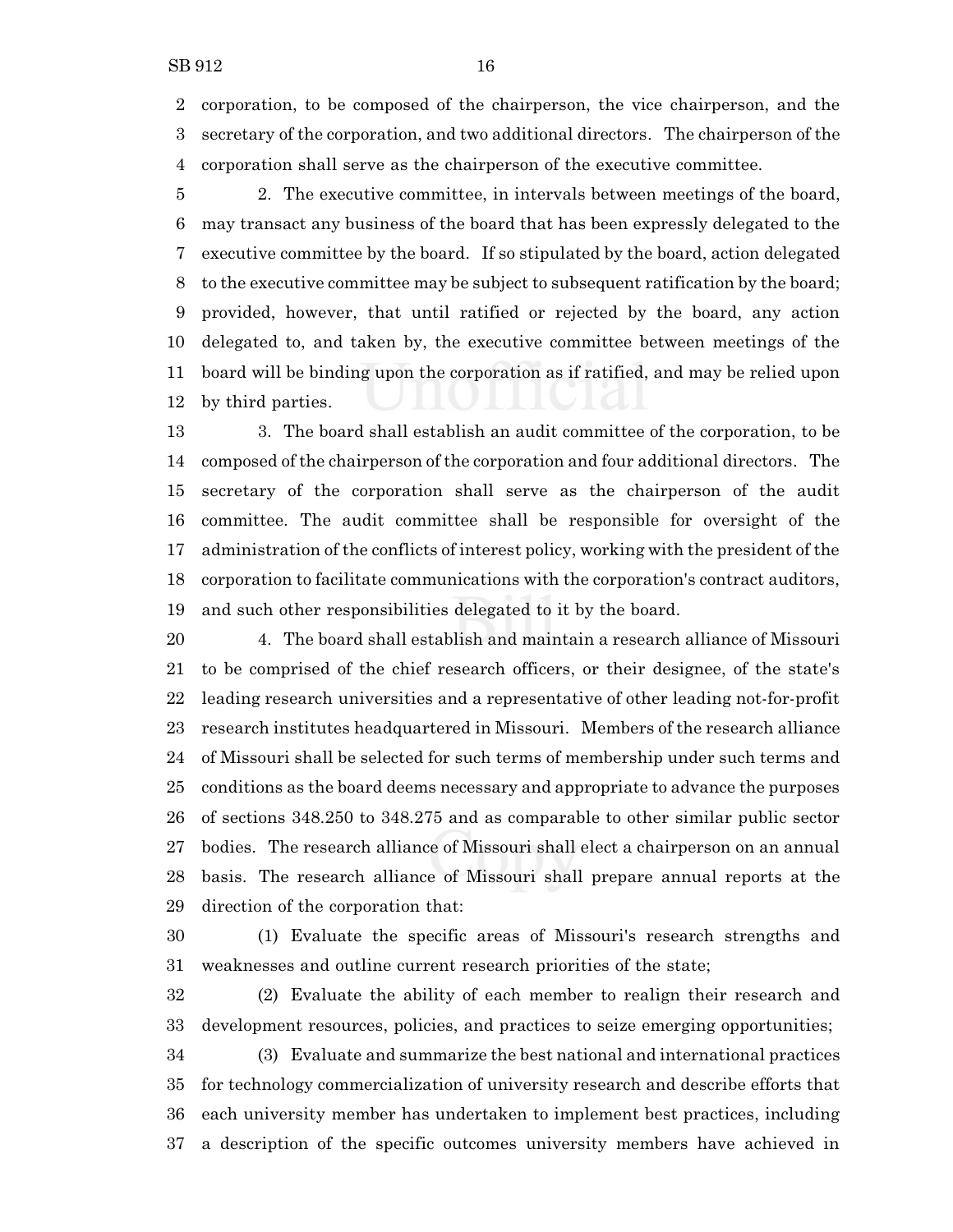technology commercialization; and

 (4) Describe research collaborations by and between members and identify collaboration best practices that can or should be instituted in Missouri.

 5.**]** The board may establish **[**other**]** committees, both permanent and temporary, as it deems necessary. Such committees may include national strategic, scientific and/or commercialization advisory boards comprised of individuals of national or international prominence in science and innovation and/or the business and commercialization of science and innovation.

 **[**6.**] 2.** The board may establish rules, policies, and procedures for the selection and conduct of committees and advisory boards**[**, and the research alliance of Missouri**]**; provided, however, that the members of such committees and advisory boards agree to be bound by a conflict of interest policy consistent with the highest ethical standards that is suitable for such advisory roles and annually complete and certify to the board a disclosure and compliance certificate in accordance with such conflicts of interest policy.

348.261. 1. The corporation shall have all of the powers necessary or convenient to carry out the purposes and provisions of sections **[**348.250**] 348.251** to 348.275, including the powers as specified therein, and without limitation, the power to:

 (1) Establish a statewide business modernization network to assist Missouri businesses in identifying ways to enhance productivity and market competitiveness;

 (2) Identify scientific and technological problems and opportunities related to the economy of Missouri and formulate proposals to overcome those problems or realize those opportunities;

 (3) Identify specific areas where scientific research and technological investigation will contribute to the improvement of productivity of Missouri manufacturers and farmers;

 (4) Determine specific areas in which financial investment in scientific and technological research and development from private businesses located in Missouri could be enhanced or increased if state resources were made available to assist in financing activities;

 (5) Assist in establishing cooperative associations of universities in Missouri and of private enterprises for the purpose of coordinating research and development programs that will, consistent with the primary educational function of the universities, aid in the creation of new jobs in Missouri;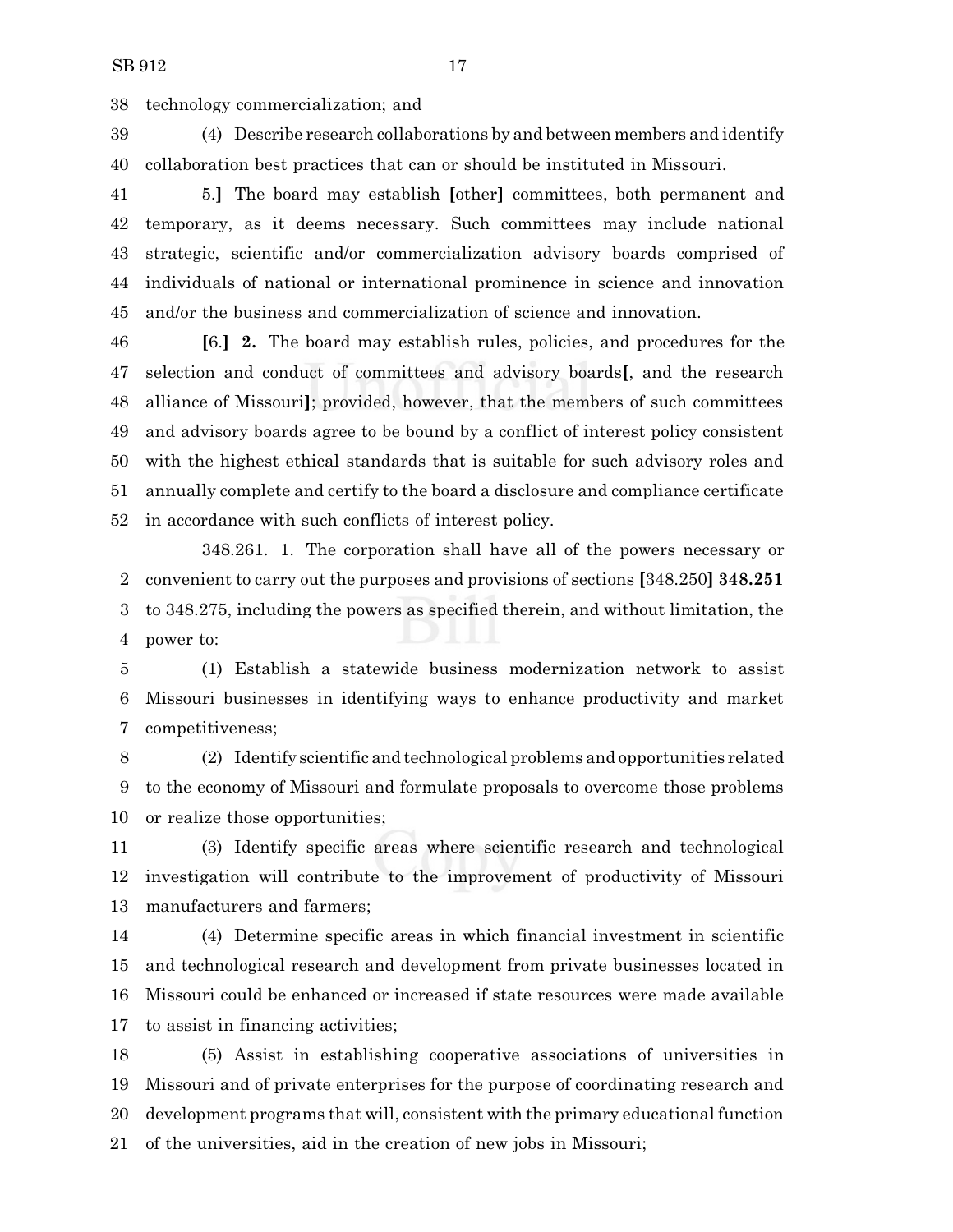(6) Assist in financing the establishment and continued development of technology-intensive businesses in Missouri;

 (7) Advise universities of the research needs of Missouri business and improve the exchange of scientific and technological information for the mutual benefit of universities and private business;

 (8) Coordinate programs established by universities to provide Missouri businesses with scientific and technological information;

 (9) Establish programs in scientific education which will support the accelerated development of technology-intensive businesses in Missouri;

 (10) Provide financial assistance through contracts, grants and loans to programs of scientific and technological research and development;

 (11) Determine how public universities can increase income derived from the sale or licensure of products or processes having commercial value that are developed as a result of university sponsored research programs;

 (12) Contract with innovation centers, as established in section 348.271, small business development corporations, as established in sections 620.1000 to 620.1007, centers for advanced technology, as established in section 348.272, and other entities or organizations for the provision of technology application, technology commercialization and technology development services;

 (13) Make direct seed capital or venture capital investments in Missouri business investment funds or businesses that demonstrate the promise of growth and job creation. Investments from the corporation may be in the form of debt or equity in the respective businesses;

 (14) Make and execute contracts, guarantees, or any other instruments and agreements necessary or convenient for the exercise of its powers and functions;

 (15) Contract for and to accept any gifts, grants, and loans of funds, property, or any other aid in any form from the federal government, the state, any state agency, or any other source, or any combination thereof, and to comply with the provisions of the terms and conditions thereof;

 (16) Procure such insurance, participate in such insurance plans, or provide such self insurance or both as it deems necessary or convenient; provided, however, the purchase of insurance, participation in an insurance plan, or creation of a self-insurance fund by the corporation shall not be deemed as a waiver or relinquishment of any sovereign immunity to which the corporation or its officers, directors, employees, or agents are otherwise entitled;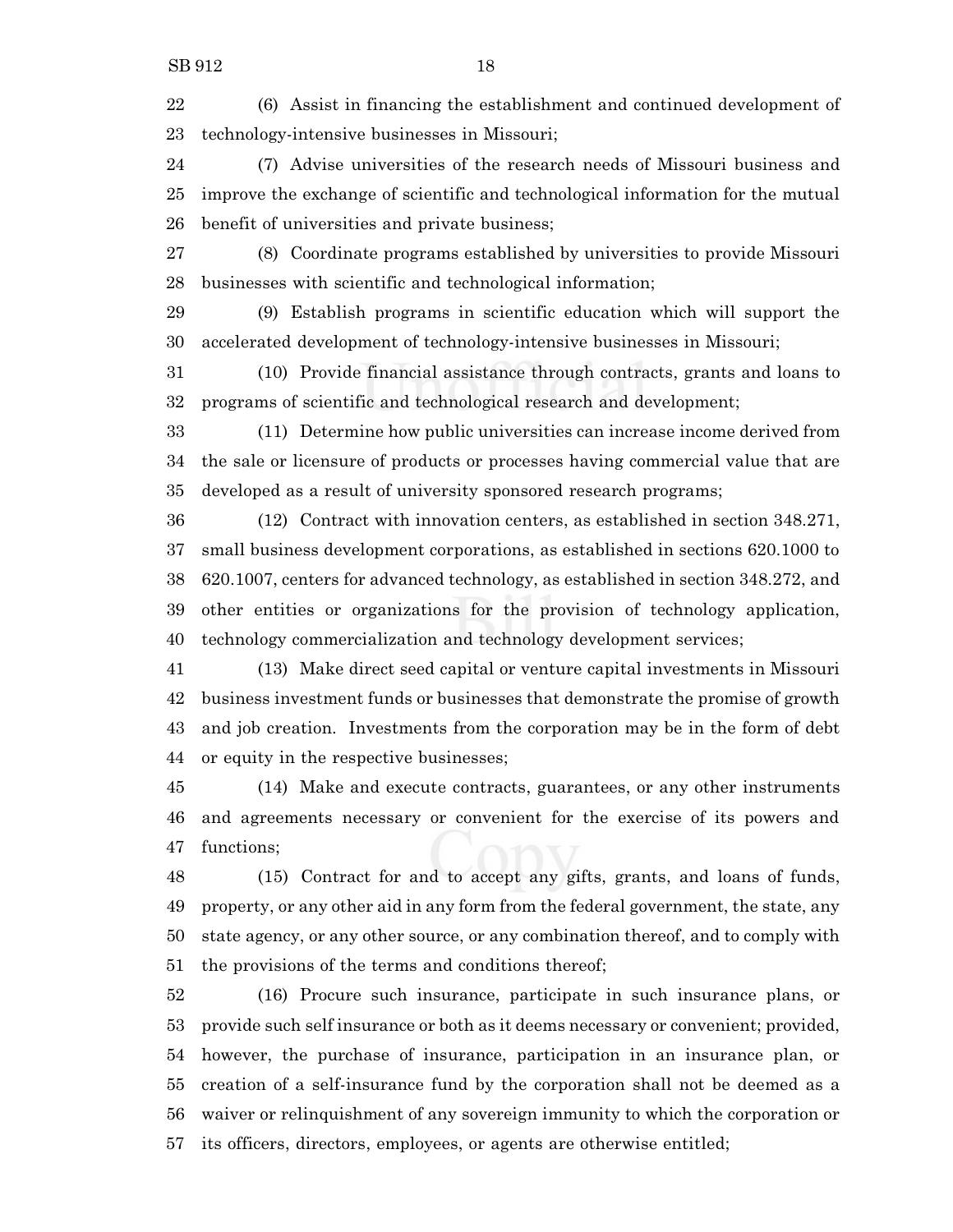(17) Partner with universities or other research institutions in Missouri to attract and recruit world-class science and innovation talent to Missouri;

 (18) Expend any and all funds from the Missouri **[**science and innovation reinvestment**] technology investment** fund and all other assets and resources of the corporation for the exclusive purpose of fulfilling any purpose, power, or duty of the corporation under sections **[**348.250**] 348.251** to 348.275, including but not limited to implementing the powers, purposes, and duties of the corporation as enumerated in this section;

 (19) Participate in joint ventures and collaborate with any taxpayer, governmental body or agency, insurer, university, or college of the state, or any other entity to facilitate any activities or programs consistent with the purpose and intent of sections **[**348.250**] 348.251** to 348.275; and

 (20) In carrying out any activities authorized by sections **[**348.250**] 348.251** to 348.275,the corporation provides appropriate assistance, including the making of investments, grants, and loans, and providing time of employees, to any taxpayer, governmental body**[**,**]** or agency, insurer, university, or college of the state, or any other entity, whether or not any such taxpayer, governmental body or agency, insurer, university, or college of the state, or any other entity, is owned or controlled in whole or in part, directly or indirectly, by the corporation.

 2. The corporation shall endeavor to maximize the amount of leveraging of nonstate resources, including public and private, cash and in-kind, attained with its investments, grants, loans, or other forms of support. In the case of investments, grants, loans, or other forms of support that emphasize or are specifically intended to impact a particular Missouri county, municipality, or other geographic subdivision of the state, or are otherwise local in nature, the corporation shall give consideration and weight to local matching funds and other matching resources, public and private.

 3. Except as expressly provided in sections **[**348.250**] 348.251** to 348.275, all moneys earned or received by the corporation, including all funds derived from the commercialization of science and innovation products, methods, services, and technology by the corporation, or any affiliate or subsidiary thereof, or from the Missouri **[**science and innovation reinvestment**] technology investment** fund, shall belong exclusively to and be subject to the exclusive control of the corporation.

 4. The corporation shall have all the powers of a not-for-profit corporation established under Missouri law.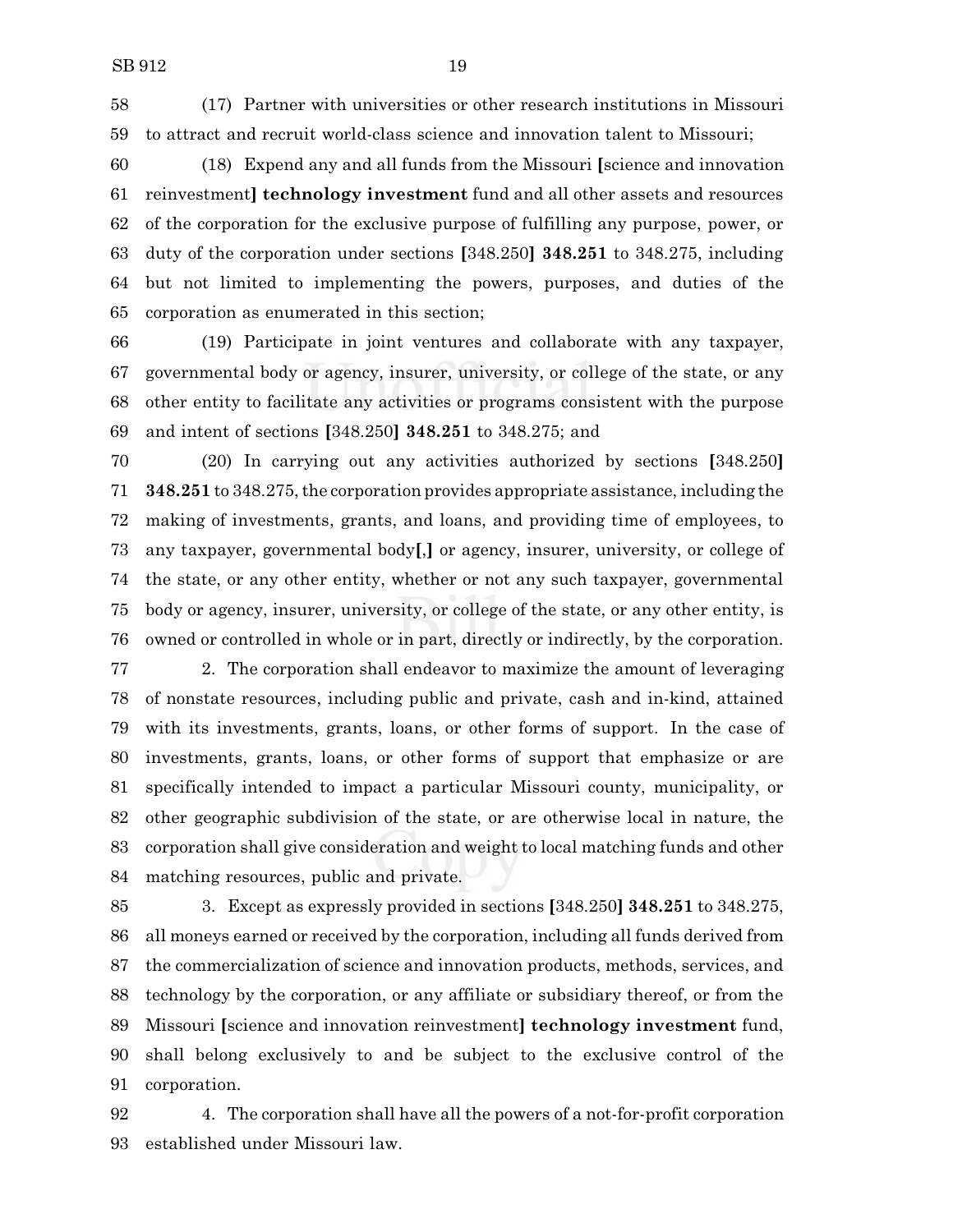5. The corporation shall assume all moneys, property, or other assets remaining with the Missouri seed capital investment board, established in section 620.641. All powers, duties, and functions performed by the Missouri seed capital investment board shall be transferred to the Missouri technology corporation.

6. The corporation shall not be subject to the provisions of chapter 34.

 7. At least ten days prior to releasing funds to a recipient of financial assistance pursuant to the powers established in this section, the corporation shall submit to the president pro tem of the senate and the speaker of the house of representatives the name of the recipient of such assistance, and post such information on the corporation's website.

**[**348.261. The corporation, after being certified by the governor as provided by section 348.251, may:

 (1) Establish a statewide business modernization network to assist Missouri businesses in identifying ways to enhance productivity and market competitiveness;

 (2) Identify scientific and technological problems and opportunities related to the economy of Missouri and formulate proposals to overcome those problems or realize those opportunities;

 (3) Identify specific areas where scientific research and technological investigation will contribute to the improvement of productivity of Missouri manufacturers and farmers;

 (4) Determine specific areas in which financial investment in scientific and technological research and development from private businesses located in Missouri could be enhanced or increased if state resources were made available to assist in financing activities;

 (5) Assist in establishing cooperative associations of universities in Missouri and of private enterprises for the purpose of coordinating research and development programs that will, consistent with the primary educational function of the universities, aid in the creation of new jobs in Missouri;

 (6) Assist in financing the establishment and continued development of technology-intensive businesses in Missouri;

 (7) Advise universities of the research needs of Missouri business and improve the exchange of scientific and technological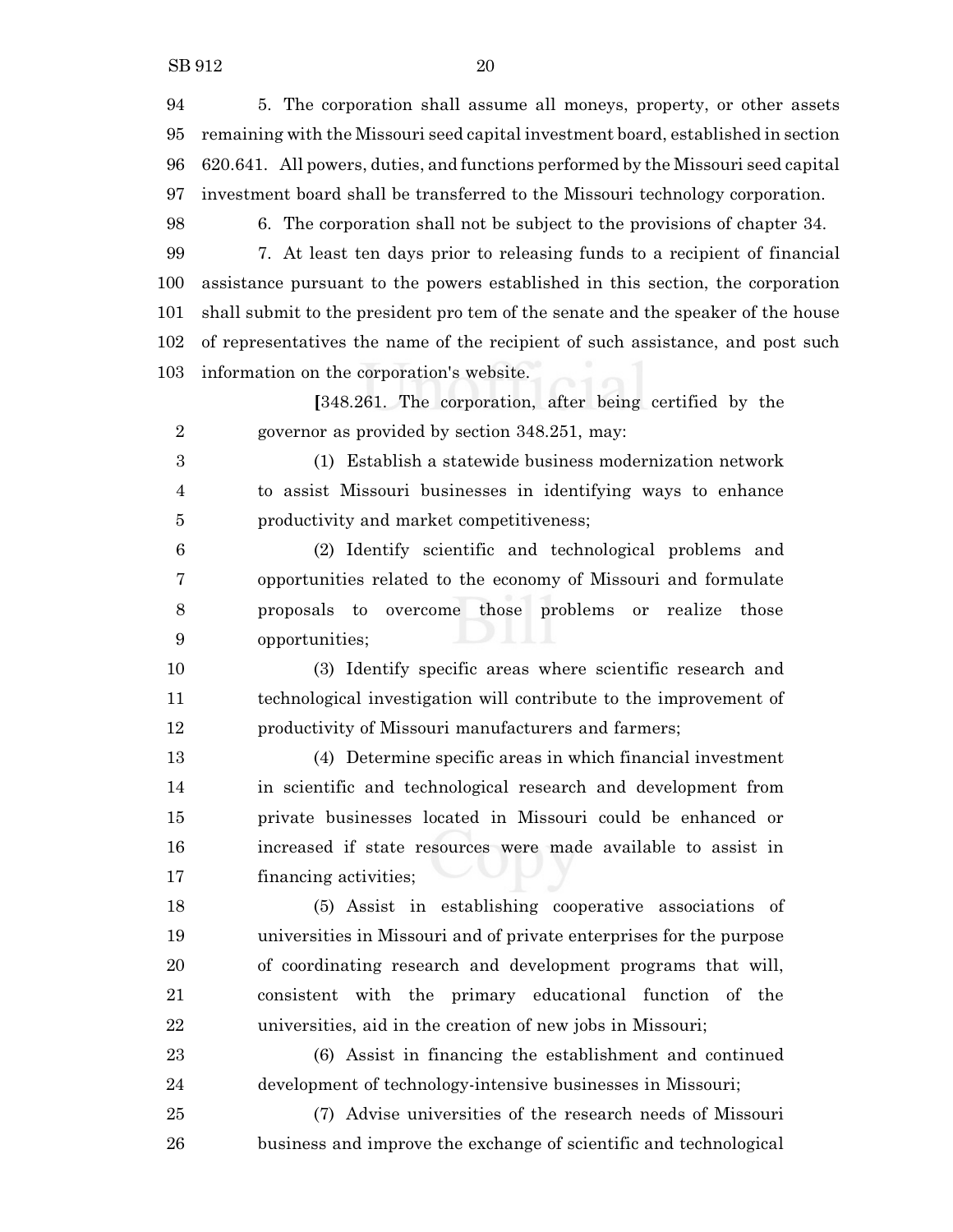| SB 912 | 21                                                                    |
|--------|-----------------------------------------------------------------------|
| 27     | information for the mutual benefit of universities and private        |
| 28     | business;                                                             |
| 29     | (8) Coordinate programs established by universities to                |
| 30     | provide Missouri businesses with scientific and technological         |
| 31     | information;                                                          |
| 32     | (9) Establish programs in scientific education which will             |
| 33     | support the accelerated development of technology-intensive           |
| 34     | businesses in Missouri;                                               |
| 35     | (10) Provide financial assistance through contracts, grants           |
| 36     | and loans to programs of scientific and technological research and    |
| 37     | development;                                                          |
| 38     | (11) Determine how public universities can increase income            |
| 39     | derived from the sale or licensure of products or processes having    |
| 40     | commercial value that are developed as a result of university         |
| 41     | sponsored research programs;                                          |
| 42     | (12) Contract with innovation centers, as established in              |
| 43     | section 348.271, small business development corporations, as          |
| 44     | established in sections 620.1000 to 620.1007, centers for advanced    |
| 45     | technology, as established in section 348.272, and other entities or  |
| 46     | organizations for the provision of technology application, technology |
| 47     | commercialization and technology development services. Such           |
| 48     | contracting procedures shall not be subject to the provisions of      |
| 49     | chapter 34; and                                                       |
| 50     | (13) Make direct seed capital or venture capital investments          |
| 51     | in Missouri business investment funds or businesses which             |
| $52\,$ | demonstrate the promise of growth and job creation. Investments       |
| 53     | from the corporation may be in the form of debt or equity in the      |

respective businesses.**]**

348.262. In order to assist the corporation in achieving the objectives identified in section 348.261, the department of economic development may contract with the corporation for activities consistent with the corporation's purpose, as specified in sections **[**348.250**] 348.251** to 348.275. When contracting with the corporation under the provisions of this section, the department of economic development may directly enter into agreements with the corporation and shall not be bound by the provisions of chapter 34.

**[**348.262. In order to assist the corporation in achieving the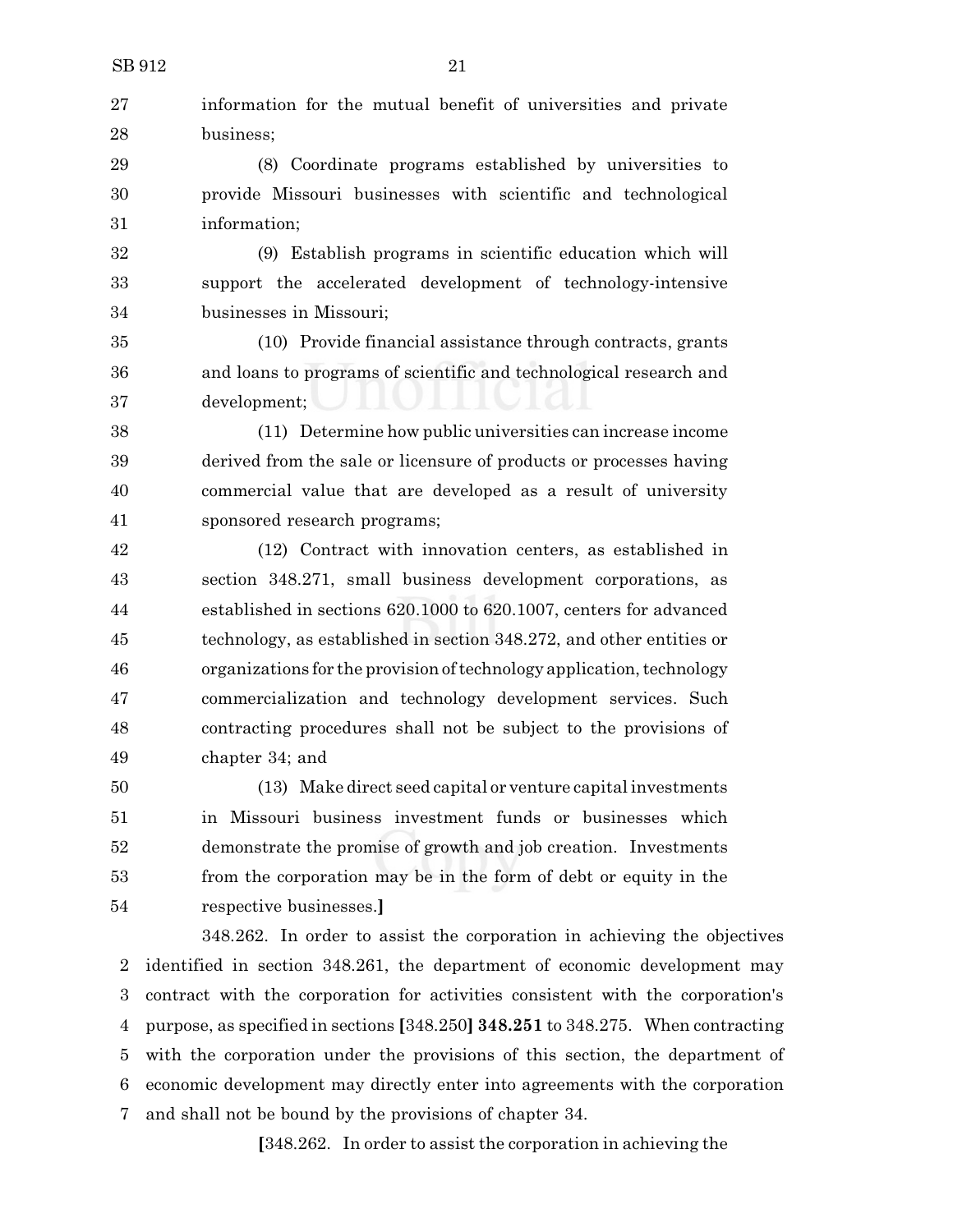objectives identified in section 348.261, the department of economic development may contract with the corporation for activities consistent with the corporation's purpose, as specified in section 348.256. When contracting with the corporation under the provisions of this section, the department of economic development may directly enter into agreements with the corporation and shall not be bound by the provisions of chapter 34.**]**

348.263. 1. Except as otherwise provided in sections **[**348.250**] 348.251** to 348.275, the corporation shall be subject to requirements applicable to governmental bodies and records contained in sections 610.010 to 610.225.

 2. In addition to the exceptions available under sections 610.010 to 610.225, the records of the corporation shall not be subject to the provisions of sections 610.010 to 610.225, when, upon determination by the corporation, the disclosure of the information in the records would be harmful to the competitive position of the corporation and such records contain:

 (1) Proprietary information gathered by, or in the possession of, the corporation from third parties pursuant to a promise of confidentiality;

 (2) Contract cost estimates prepared for confidential use in awarding contracts for research, development, construction, renovation, commercialization, or the purchase of goods or services;

 (3) Data, records, or information of a proprietary nature produced or collected by, or for, the corporation, its employees, officers, or members of its board;

 (4) Third-party financial statements, records, and related data not publicly available that may be shared with the corporation;

 (5) Consulting or other reports paid for by the corporation to assist the corporation in connection with its strategic planning and goals; or

 (6) The determination of marketing and operational strategies where disclosure of such strategies would be harmful to the competitive position of the corporation.

 3. In addition to the exceptions available under sections 610.010 to 610.225, the corporation, including the board**[**, executive committee, audit committee, and research alliance of Missouri, or**] and** other **[**such**]** committees or boards that the corporation may authorize from time to time, may discuss, consider, and take action on any of the following in closed session, when upon determination by the corporation, including as appropriate the board**[**, executive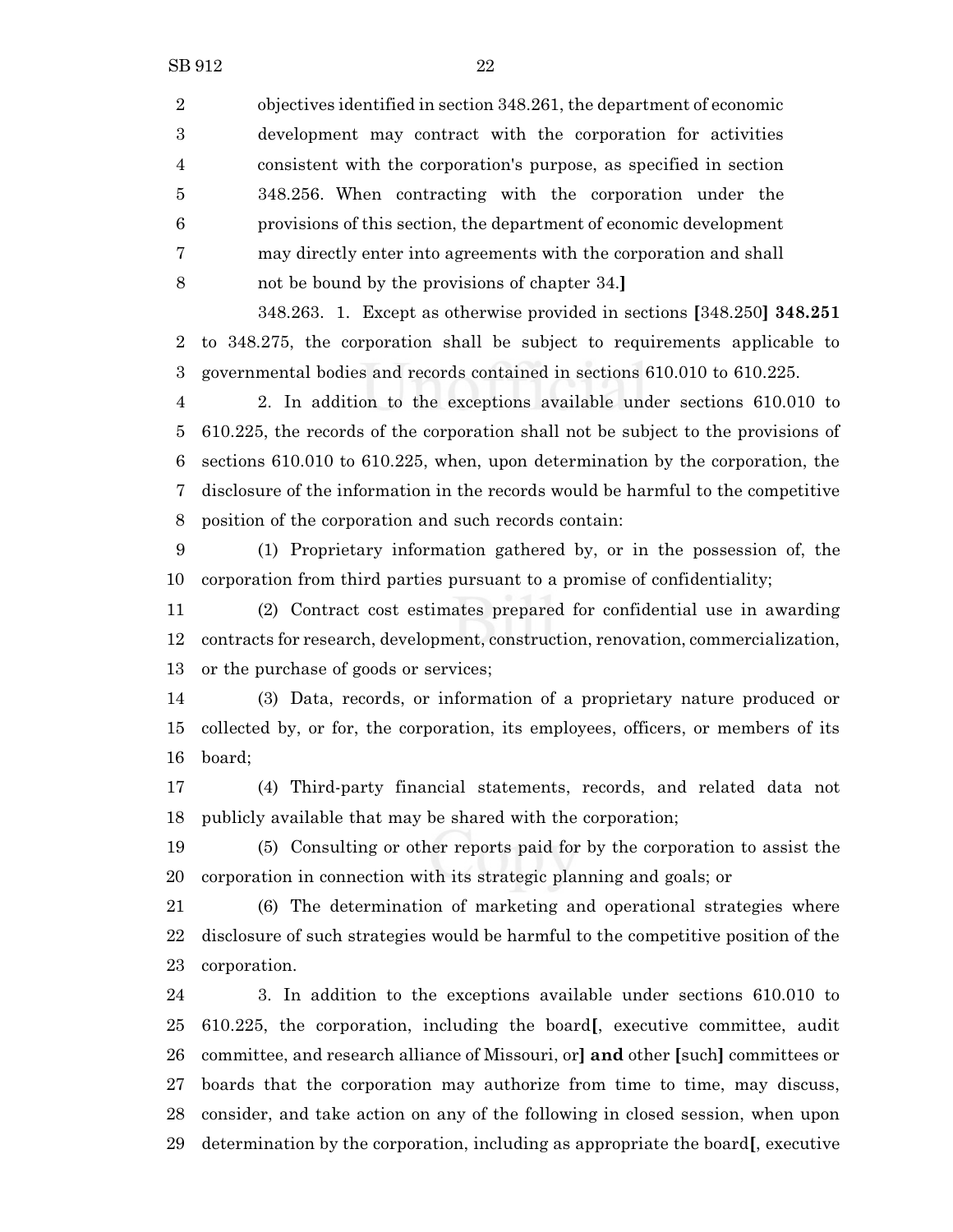committee, audit committee, and research alliance of Missouri, or other such**] and other** committees or boards that the corporation may authorize from time to time, disclosure of such items would be harmful to the competitive position of the corporation:

 (1) Plans that could affect the value of property, real or personal, owned, or desirable for ownership by the corporation;

 (2) The condition, acquisition, use, or disposition of real or personal property; or

 (3) Contracts for applied research; basic research; science and innovation product development, manufacturing, or commercialization; construction and renovation of science and innovation facilities; or marketing or operational strategies.

**[**348.263. 1. The Missouri business modernization and technology corporation shall replace the corporation for science and technology. All moneys, property or any other assets remaining with the corporation for science and technology after all obligations are satisfied on August 28, 1993, shall be transferred to the Missouri business modernization and technology corporation. All powers, duties and functions performed by the Missouri corporation of science and technology on August 28, 1993, shall be transferred to the Missouri business modernization and technology corporation.

 2. The Missouri technology corporation shall replace the Missouri business modernization and technology corporation. All moneys, property or any other assets remaining with the Missouri business modernization and technology corporation after all obligations are satisfied on August 28, 1994, shall be transferred to the Missouri technology corporation. All powers, duties and functions performed by the Missouri business modernization and technology corporation on August 28, 1994, shall be transferred to the Missouri technology corporation.**]**

348.264. There is hereby established in the state treasury a special fund to be known as the "Missouri **[**Science and Innovation Reinvestment**] Technology Investment** Fund", **[**previously established as the Missouri technology investment fund in this section**]**, which shall consist of all moneys which may be appropriated to it by the general assembly **[**based on the applicable percentage of the amount by which science and innovation employees' gross wages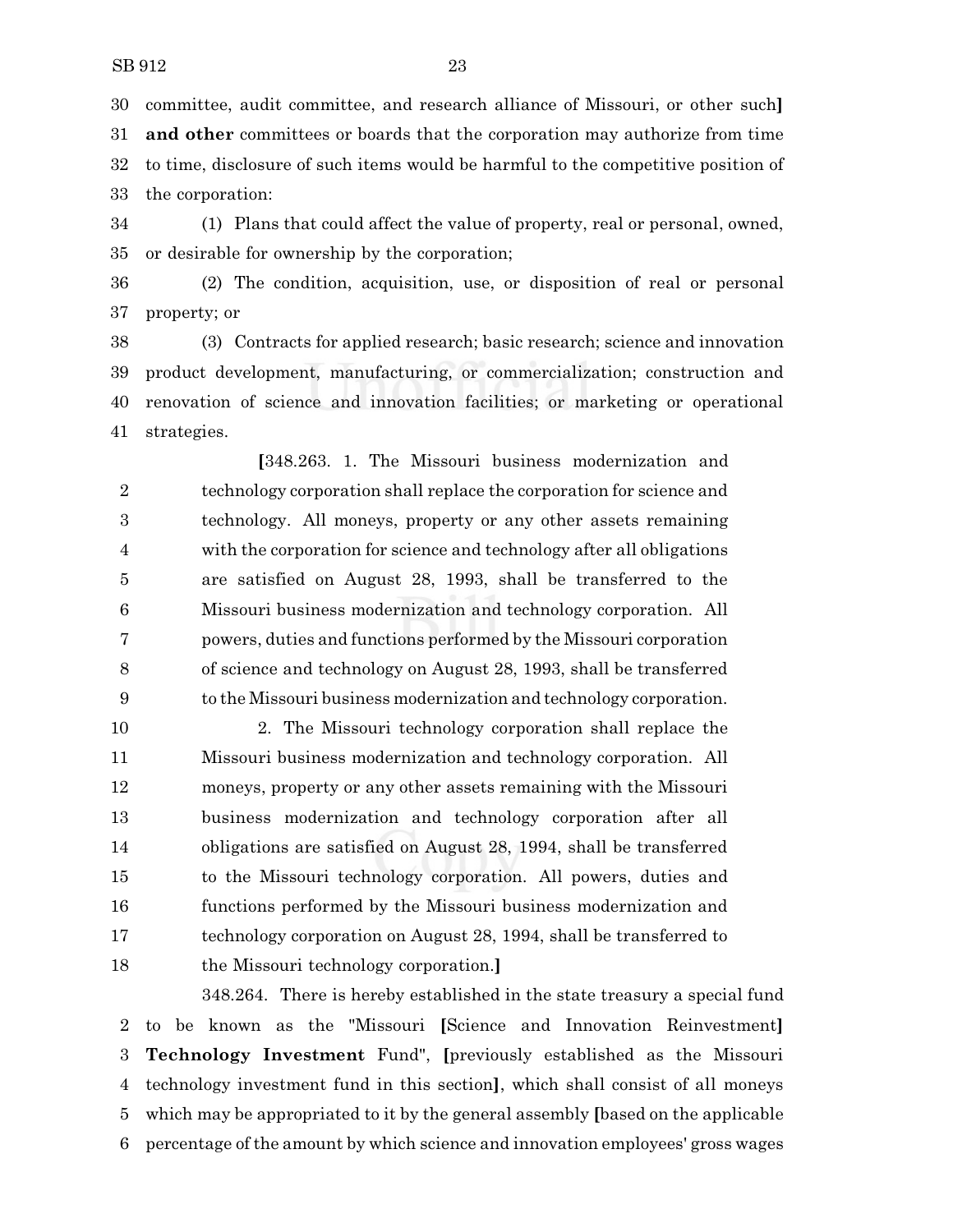SB 912 24

 for the year exceeds the base year gross wages pursuant to section 348.265, other funds appropriated to it by the general assembly**]**, and also any gifts, contributions, grants or bequests received from federal, private or other sources. Money in the Missouri **[**science and innovation reinvestment**] technology investment** fund shall be used to carry out the provisions of sections **[**348.250**] 348.251** to 348.275. Moneys for business modernization programs, technology application programs, technology commercialization programs and technology development programs established pursuant to the provisions of sections **[**348.250**] 348.251** to 348.275 shall be available from appropriations made by the general assembly from the Missouri **[**science and innovation reinvestment**] technology investment** fund. Anymoneys remaining in the Missouri **[**science and innovation reinvestment**] technology investment** fund at the end of any fiscal year shall not lapse to the general revenue fund, as provided in section 33.080, but shall remain in the Missouri **[**science and innovation reinvestment**] technology investment** fund.

**[**348.264. 1. There is hereby established in the state treasury a special fund to be known as the "Missouri Technology Investment Fund", which shall consist of all moneys which may be appropriated to it by the general assembly, and also any gifts, contributions, grants or bequests received from federal, private or other sources. Such moneys shall include federal funds which may be received from the National Institute for Science and Technology, the Small Business Administration and the Department of Defense through its Technology Reinvestment Program. Money in the Missouri technology investment program shall be used to carry out the provisions of sections 348.251 to 348.275. Moneys for business modernization programs, technology application programs, technology commercialization programs and technology development programs established pursuant to the provisions of sections 348.251 to 348.275 shall be available from appropriations made by the general assembly from the Missouri technology investment fund. Any moneys remaining in the Missouri technology investment fund at the end of any fiscal year shall not lapse to the general revenue fund, as provided in section 33.080, but shall remain in the Missouri technology investment fund.

2. Notwithstanding the provisions of sections 173.500 to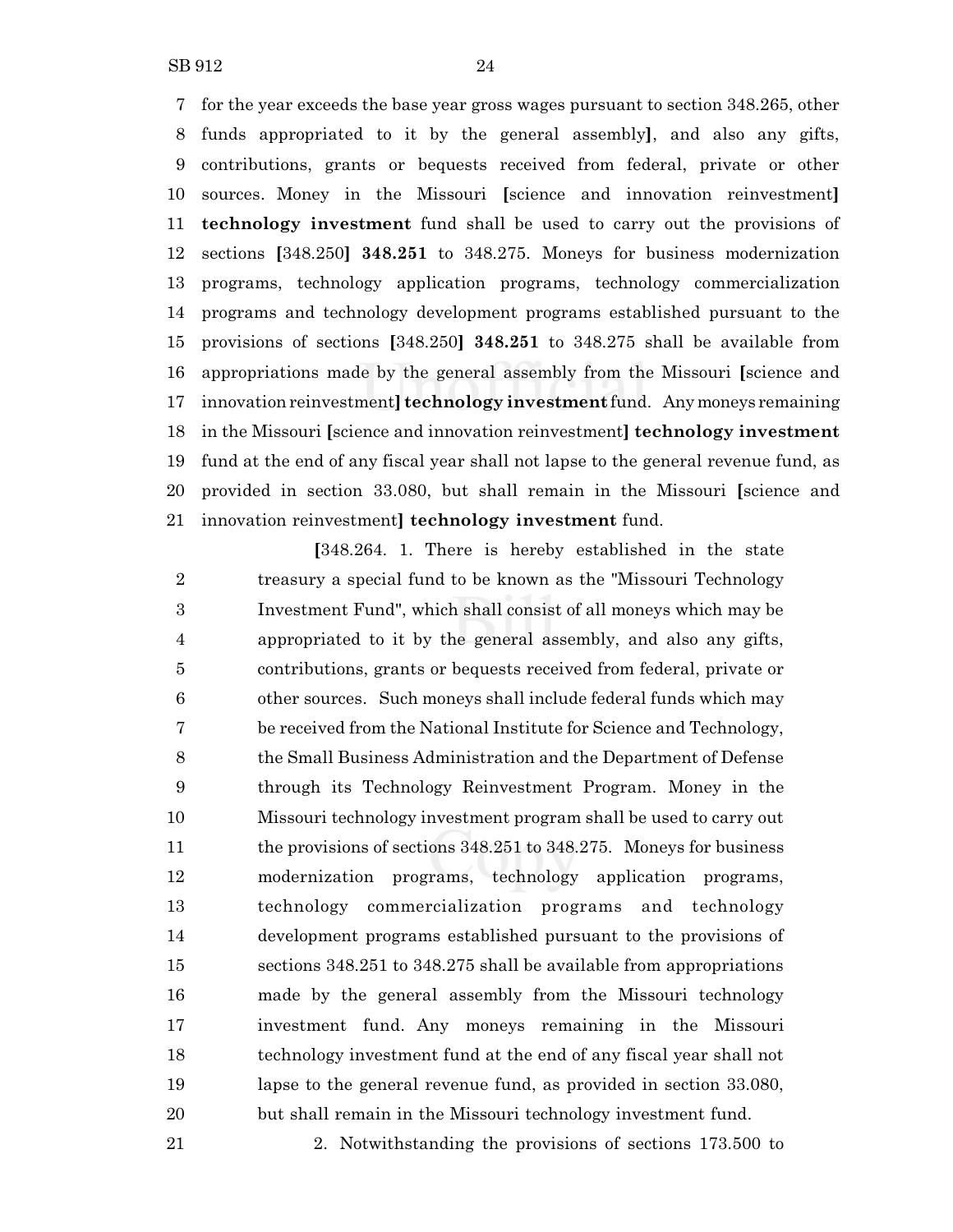173.565, the Missouri technology investment fund shall be utilized to fund projects which would previously have been funded through the higher education applied projects fund.**]**

348.265. 1. **[**As soon as practicable after February 3, 2012, the director of the department of economic development, with the assistance of the director of the department of revenue, shall establish the base year gross wages and report the amount of the base year gross wages to the president and board of the corporation, the governor, and the general assembly. Within one hundred eighty days after the end of each fiscal year beginning with the fiscal year ending June 30, 2011, and for each subsequent fiscal year prior to the end of the last funding year, the director of economic development, with the assistance of the director of the department of revenue, shall determine and report to the president and board of the corporation, governor, and general assembly the amount by which aggregate science and innovation employees' gross wages for the fiscal year exceeds the base year gross wages. The director of economic development and the director of the department of revenue may consider any verifiable evidence, including but not limited to the NAICS codes assigned or recorded by the United States Department of Labor for companies with employees in the state, when determining which organizations should be classified as science and innovation companies.

 2. Notwithstanding section 23.250 to the contrary, for each of the twenty-five funding years, beginning July 1, 2012, subject to appropriation, the director of revenue shall transfer to the Missouri science and innovation reinvestment fund an amount not to exceed an amount equal to the product of the applicable percentage multiplied by an amount equal to the increase in aggregate science and innovation employees' gross wages for the prior fiscal year, over the base year gross wages. The director of revenue may make estimated payments to the Missouri science and innovation reinvestment fund more frequently based on estimates provided by the director of revenue and reconciled annually.

 3. Local political subdivisions may contribute to the Missouri science and innovation reinvestment fund through a grant, contract, or loan by dedicating a portion of any sales tax or property tax increase resulting from increases in science and innovation company economic activity occurring after February 3, 2012, or other such taxes or fees as such local political subdivisions may establish.**] For all taxable years beginning on or after January 1, 2014, any taxpayer shall be allowed a credit against the taxes otherwise due**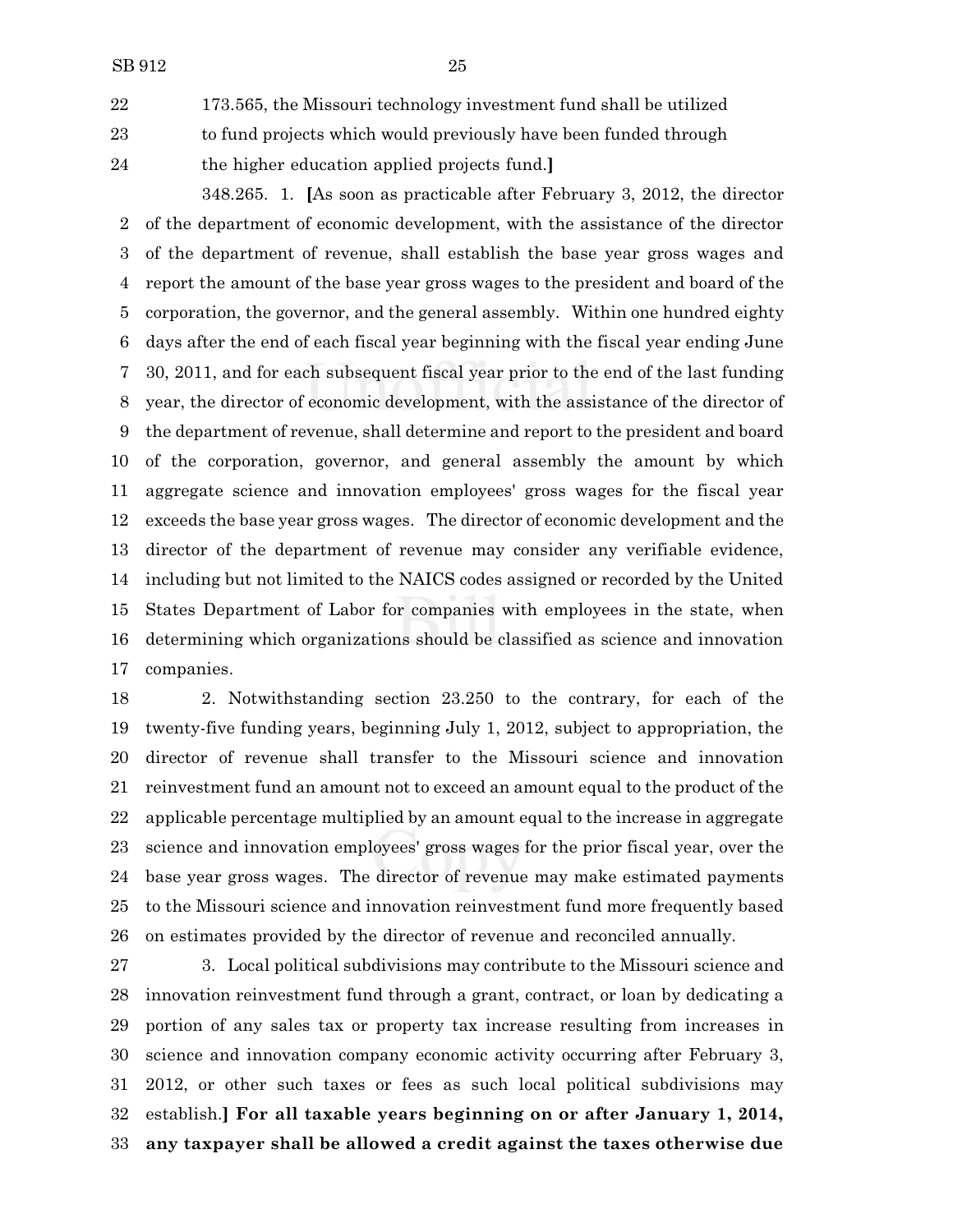**under chapter 147, 148, or 143, excluding withholding tax imposed by sections 143.191 to 143.265, in an amount equal to fifty percent of the amount of an eligible donation, subject to the restrictions in this section. The amount of the tax credit claimed shall not exceed the amount of the taxpayer's state income tax liability in the tax year for which the credit is claimed. Any amount of credit that the taxpayer is prohibited by this section from claiming in a tax year shall not be refundable, but may be carried forward to any of the taxpayer's four subsequent taxable years.**

 **2. To claim the credit authorized in this section, the corporation shall submit to the department an application for the tax credit authorized by this section on behalf of taxpayers. The department shall verify that the corporation has submitted the following items accurately and completely:**

 **(1) A valid application in the form and format required by the department;**

 **(2) A statement attesting to the eligible donation received, which shall include the name and taxpayer identification number of the individual making the eligible donation, the amount of the eligible donation, and the date the eligible donation was received by the corporation; and**

 **(3) Payment from the corporation equal to the value of the tax credit for which application is made. If the corporation's application meets all criteria required by this subsection, the department shall issue a certificate in the appropriate amount.**

 **3. Tax credits issued under this section may be assigned, transferred, sold, or otherwise conveyed, and the new owner of the tax credit shall have the same rights in the credit as the taxpayer. Whenever a certificate is assigned, transferred, sold, or otherwise conveyed, a notarized endorsement shall be filed with the department specifying the name and address of the new owner of the tax credit or the value of the credit.**

 4. Funding generated by the provisions of this section shall be expended by the corporation to further its purposes as specified in section 348.256.

 5. Upon enactment of this section, the corporation shall prepare a strategic plan for the use of the funding to be generated by the provisions of this section, and may consult with science and innovation partners, including but not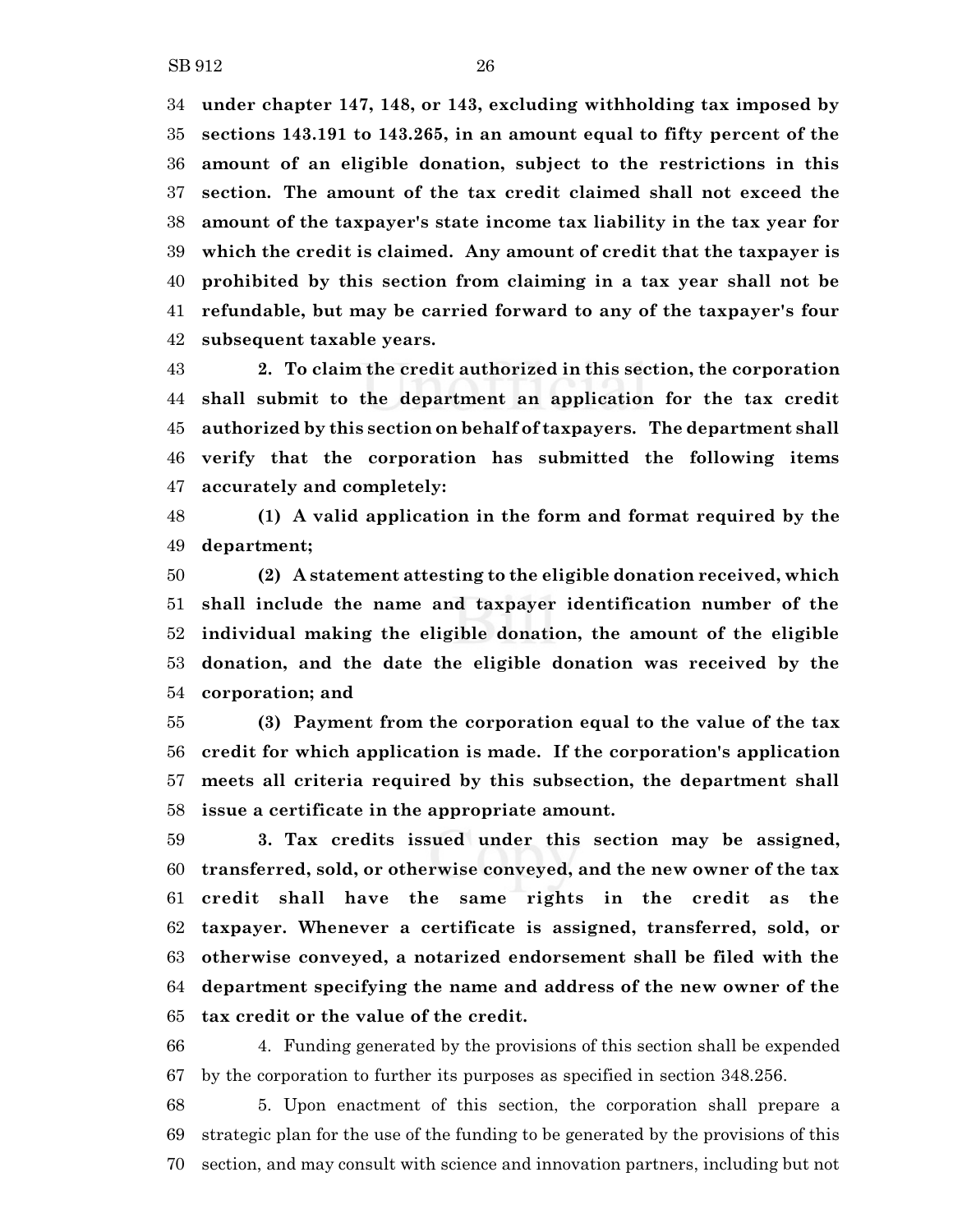limited to **[**the research alliance of Missouri, as established in section 348.257;**]** the life sciences research board established in section 196.1103; and the innovation centers or centers for advanced technology, as established in section 348.272. The corporation shall make a draft strategic plan available for public comment prior to publication of the final strategic plan.

 **6. The department may promulgate rules to implement the provisions of this section. Any rule or portion of a rule, as that term is defined in section 536.010 that is created under the authority delegated in this section shall become effective only if it complies with and is subject to all of the provisions of chapter 536, and, if applicable, section 536.028. This section and chapter 536 are nonseverable and if any of the powers vested with the general assembly pursuant to chapter 536, to review, to delay the effective date, or to disapprove and annul a rule are subsequently held unconstitutional, then the grant of rulemaking authority and any rule proposed or adopted after August 28, 2014, shall be invalid and void.**

**7. Under section 23.253 of the Missouri sunset act:**

 **(1) The program authorized under this section shall expire six years after the effective date of this act unless reauthorized by an act of the general assembly; and**

 **(2) If such program is reauthorized, the program authorized under this section shall automatically sunset twelve years after the effective date of this section; and**

 **(3) This section shall terminate on September first of the calendar year immediately following the calendar year in which the program authorized under this section is sunset.**

348.300. As used in sections 348.300 to 348.318, the following terms mean:

 (1) "Commercial activity located in Missouri", any research, development, prototype fabrication, and subsequent precommercialization activity, or any activity related thereto, conducted in Missouri for the purpose of producing a service or a product or process for manufacture, assembly or sale or developing a service based on such a product or process by any person, corporation, 8 partnership, joint venture, unincorporated association, trust or other organization doing business in Missouri. Subsequent to January 1, 1999, a commercial activity located in Missouri shall mean only such activity that is located within a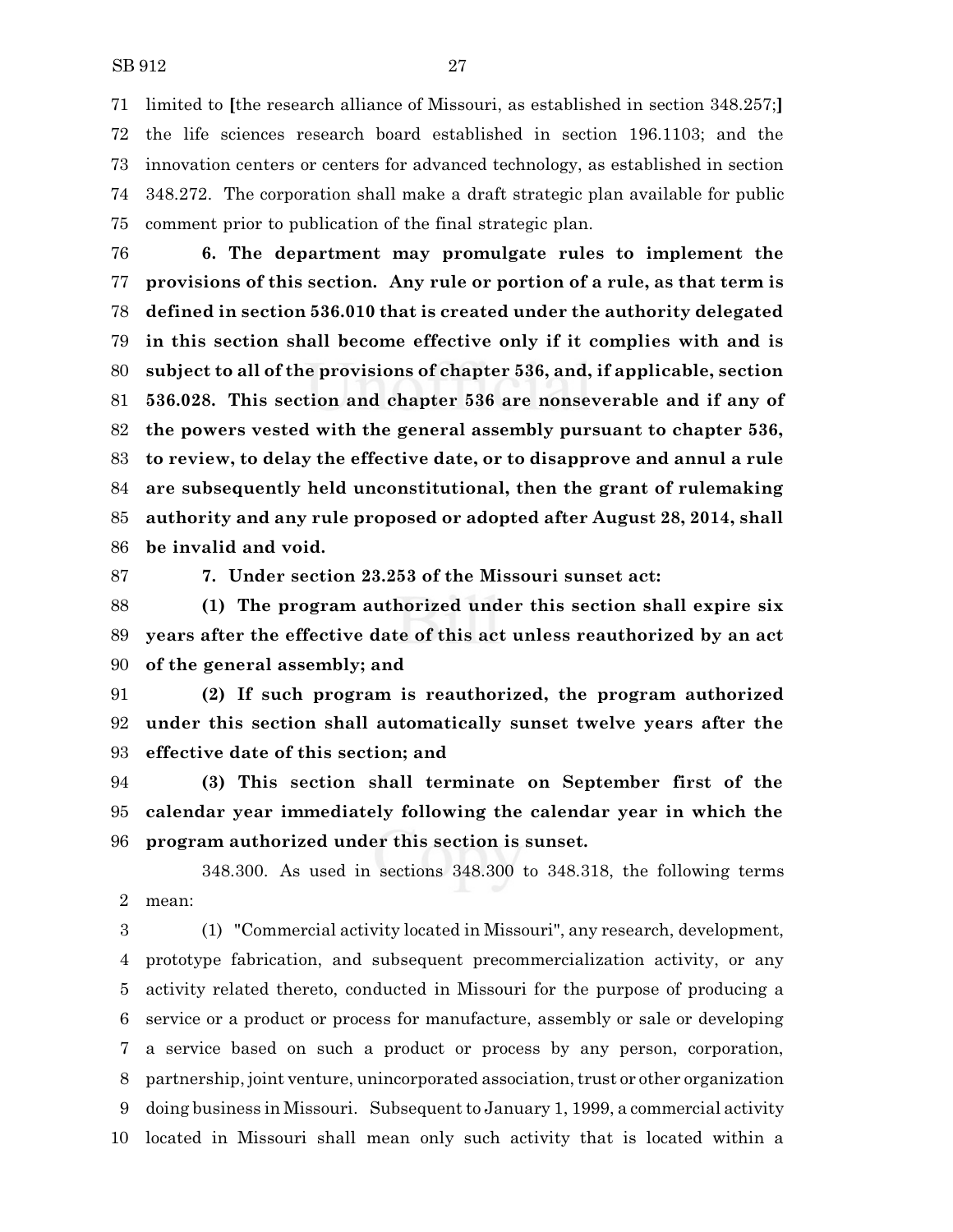distressed community, as defined in section 135.530;

 (2) "Follow-up capital", capital provided to a commercial activity located in Missouri in which a qualified fund has previously invested seed capital or start-up capital and which does not exceed ten times the amount of such seed and start-up capital;

 (3) "Person", any individual, corporation, partnership, or other entity, including any charitable corporation which is exempt from federal income tax and whose Missouri unrelated business taxable income, if any, would be subject to the state income tax imposed under chapter 143;

(4) "Qualified contribution", cash contribution to a qualified fund;

 (5) "Qualified economic development organization", any corporation organized under the provisions of chapter 355 which has as of January 1, 1991, obtained a contract with the department of economic development to operate an innovation center to promote, assist and coordinate the research and development of new services, products or processes in the state of Missouri; and the Missouri technology corporation organized pursuant to the provisions of sections **[**348.250**] 348.251** to 348.275;

 (6) "Qualified fund", any corporation, partnership, joint venture, 29 unincorporated association, trust or other organization which is established under the laws of Missouri after December 31, 1985, which meets all of the following requirements established by this subdivision. The fund shall have as its sole purpose and business the making of investments, of which at least ninety percent of the dollars invested shall be qualified investments. The fund shall enter into a contract with one or more qualified economic development organizations which shall entitle the qualified economic development organizations to receive not less than ten percent of all distributions of equity and dividends or other earnings of the fund. Such contracts shall require the qualified fund to transfer to the Missouri technology corporation organized pursuant to the provisions of sections **[**348.250**] 348.251** to 348.275 this interest and make corresponding distributions thereto in the event the qualified economic development organization holding such interest is dissolved or ceases to do business for a period of one year or more;

 (7) "Qualified investment", any investment of seed capital, start-up capital, or follow-up capital in any commercial activity located in Missouri;

 (8) "Seed capital", capital provided to a commercial activity located in Missouri for research, development and precommercialization activities to prove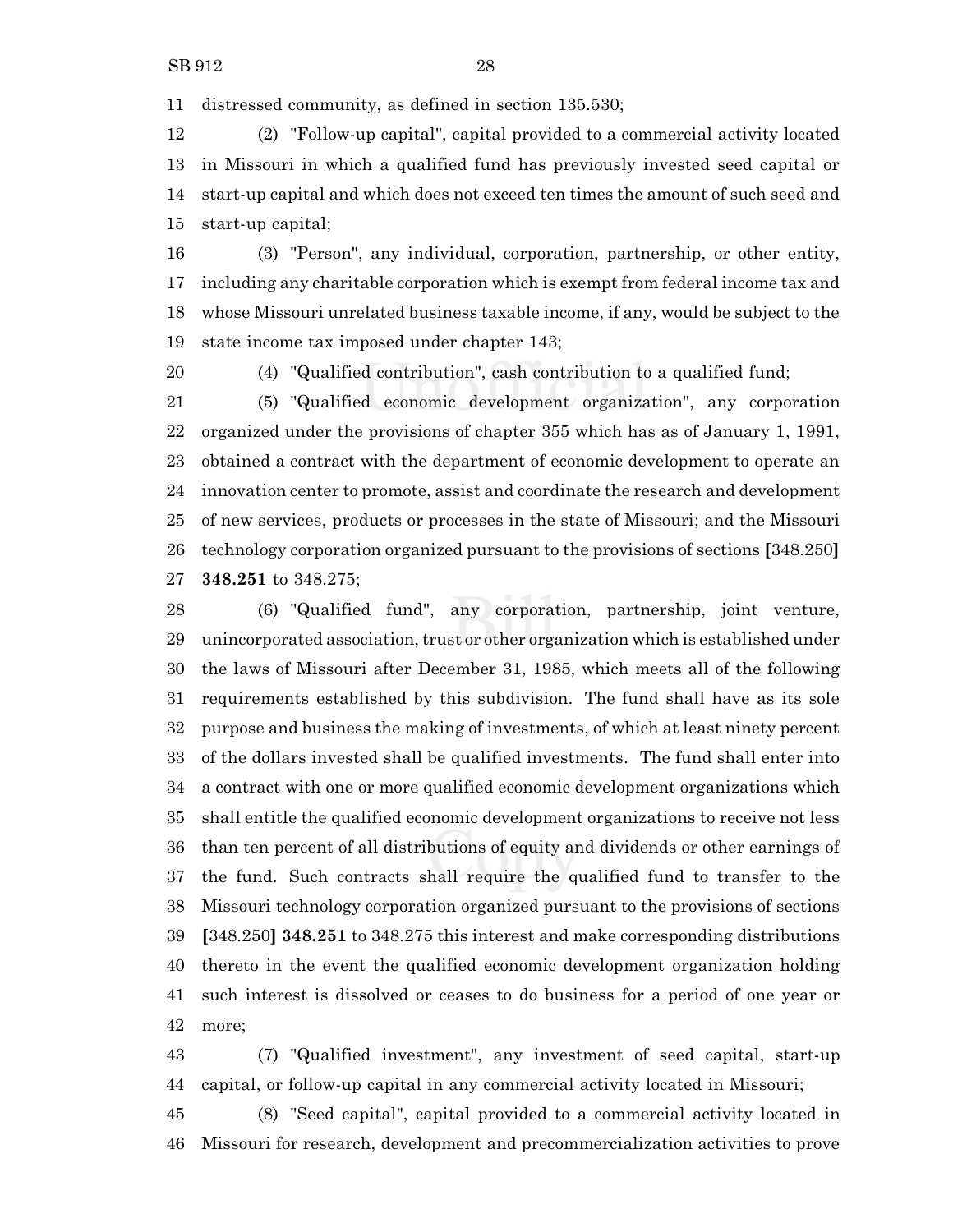a concept for a new product or process or service, and for activities related thereto;

 (9) "Start-up capital", capital provided to a commercial activity located in Missouri for use in preproduction product development or service development or initial marketing thereof, and for activities related thereto;

 (10) "State tax liability", any state tax liability incurred by a taxpayer under the provisions of chapters 143, 147 and 148, exclusive of the provisions relating to the withholding of tax as provided for in sections 143.191 to 143.265 and related provisions;

 (11) "Uninvested capital", the amount of any distribution, other than of earnings, by a qualified fund made within five years of the issuance of a certificate of tax credit as provided by sections 348.300 to 348.318; or the portion of all qualified contributions to a qualified fund which are not invested as qualified investments within five years of the issuance of a certificate of tax credit as provided by sections 348.300 to 348.318 to the extent that the amount not so invested exceeds ten percent of all such qualified contributions.

**[**348.300. As used in sections 348.300 to 348.318, the following terms mean:

 (1) "Commercial activity located in Missouri", any research, development, prototype fabrication, and subsequent precommercialization activity, or any activity related thereto, conducted in Missouri for the purpose of producing a service or a product or process for manufacture, assembly or sale or developing a service based on such a product or process by any person, corporation, partnership, joint venture, unincorporated association, trust or other organization doing business in Missouri. Subsequent to January 1, 1999, a commercial activity located in Missouri shall mean only such activity that is located within a distressed community, as defined in section 135.530;

 (2) "Follow-up capital", capital provided to a commercial activity located in Missouri in which a qualified fund has previously invested seed capital or start-up capital and which does not exceed ten times the amount of such seed and start-up capital;

 (3) "Person", any individual, corporation, partnership, or other entity, including any charitable corporation which is exempt from federal income tax and whose Missouri unrelated business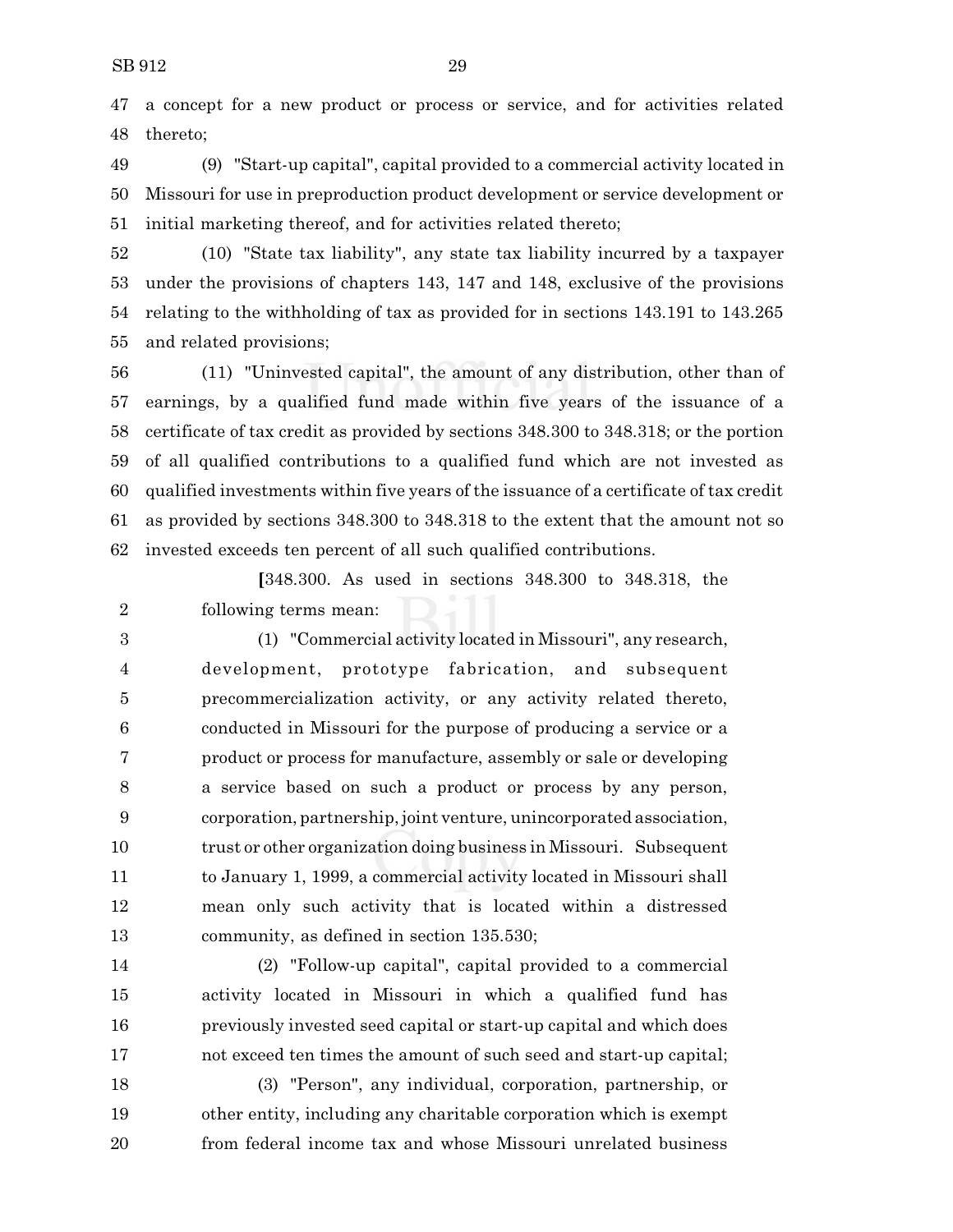taxable income, if any, would be subject to the state income tax imposed under chapter 143;

 (4) "Qualified contribution", cash contribution to a qualified fund;

 (5) "Qualified economic development organization", any corporation organized under the provisions of chapter 355 which has as of January 1, 1991, obtained a contract with the department of economic development to operate an innovation center to promote, assist and coordinate the research and development of new services, products or processes in the state of Missouri; and the Missouri technology corporation organized pursuant to the provisions of sections 348.253 to 348.266;

 (6) "Qualified fund", any corporation, partnership, joint venture, unincorporated association, trust or other organization which is established under the laws of Missouri after December 31, 1985, which meets all of the following requirements established by this subdivision. The fund shall have as its sole purpose and business the making of investments, of which at least ninety percent of the dollars invested shall be qualified investments. The fund shall enter into a contract with one or more qualified economic development organizations which shall entitle the qualified economic development organizations to receive not less than ten percent of all distributions of equity and dividends or other earnings of the fund. Such contracts shall require the qualified fund to transfer to the Missouri technology corporation organized pursuant to the provisions of sections 348.253 to 348.266 this interest and make corresponding distributions thereto in the event the qualified economic development organization holding such interest is dissolved or ceases to do business for a period of one year or more;

 (7) "Qualified investment", any investment of seed capital, start-up capital, or follow-up capital in any commercial activity located in Missouri;

 (8) "Seed capital", capital provided to a commercial activity located in Missouri for research, development and precommercialization activities to prove a concept for a new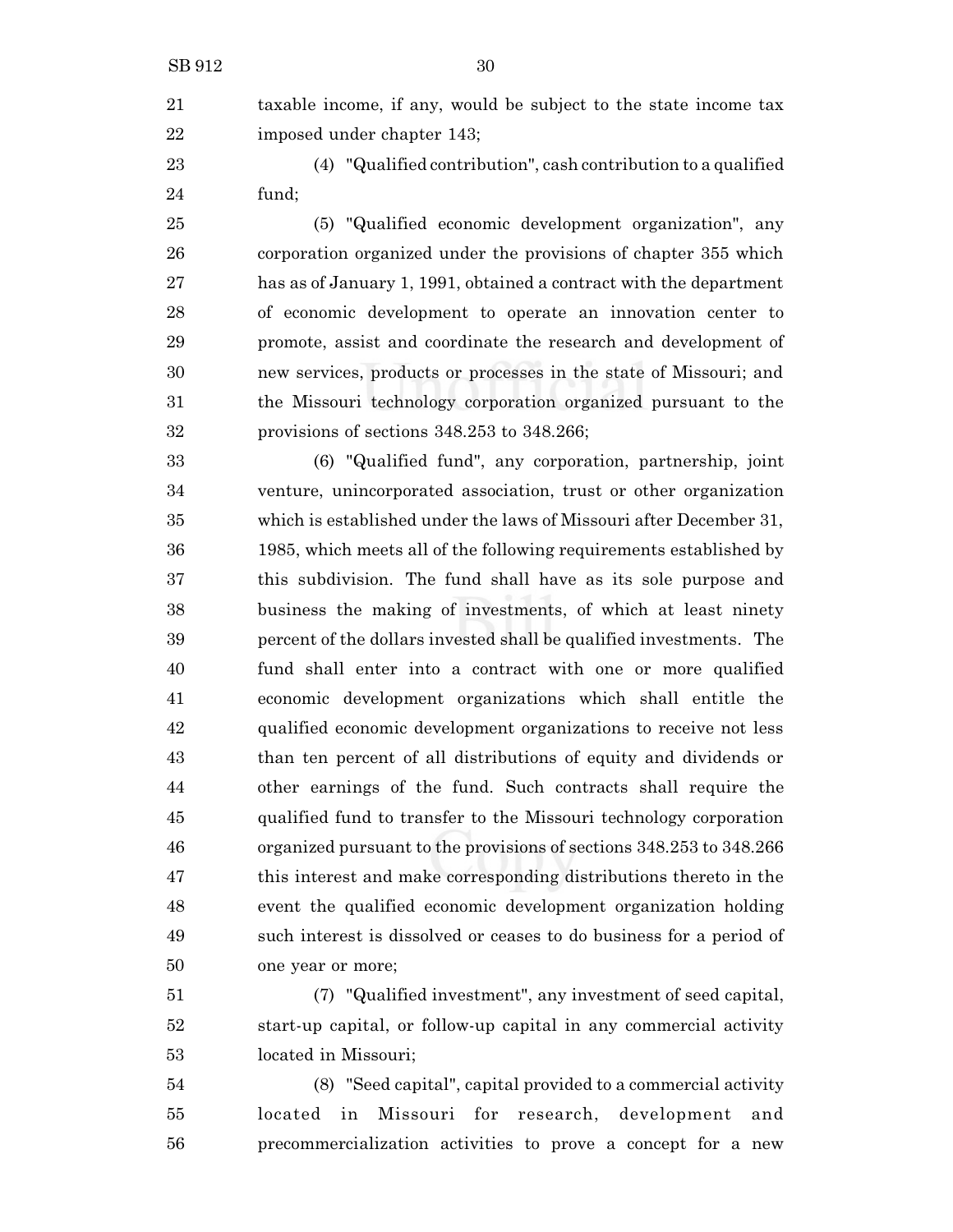product or process or service, and for activities related thereto;

 (9) "Start-up capital", capital provided to a commercial activity located in Missouri for use in preproduction product development or service development or initial marketing thereof, and for activities related thereto;

 (10) "State tax liability", any state tax liability incurred by a taxpayer under the provisions of chapters 143, 147 and 148, exclusive of the provisions relating to the withholding of tax as provided for in sections 143.191 to 143.265 and related provisions;

 (11) "Uninvested capital", the amount of any distribution, other than of earnings, by a qualified fund made within five years of the issuance of a certificate of tax credit as provided by sections 348.300 to 348.318; or the portion of all qualified contributions to a qualified fund which are not invested as qualified investments within five years of the issuance of a certificate of tax credit as provided by sections 348.300 to 348.318 to the extent that the amount not so invested exceeds ten percent of all such qualified contributions.**]**

**[**348.250. Sections 348.250 to 348.275 shall be known and may be cited as the "Missouri Science and Innovation Reinvestment Act".**]**

**[**348.269. 1. Nothing contained in sections 348.250 to 348.275 shall be construed as a restriction or limitation upon any powers that the corporation might otherwise have under chapter 355, and the provisions of sections 348.250 to 348.275 are cumulative to such powers.

 2. Nothing in sections 348.250 to 348.275 shall be construed as allowing the board to sell the corporation or substantially all of the assets of the corporation, or to merge the corporation with another institution, without prior authorization by the general assembly.

 3. Notwithstanding the provisions of section 23.253 to the contrary, the provisions of sections 348.250 to 348.275 shall not sunset.

 4. The provisions of sections 348.250 to 348.275 shall not terminate before the satisfaction of all outstanding obligations,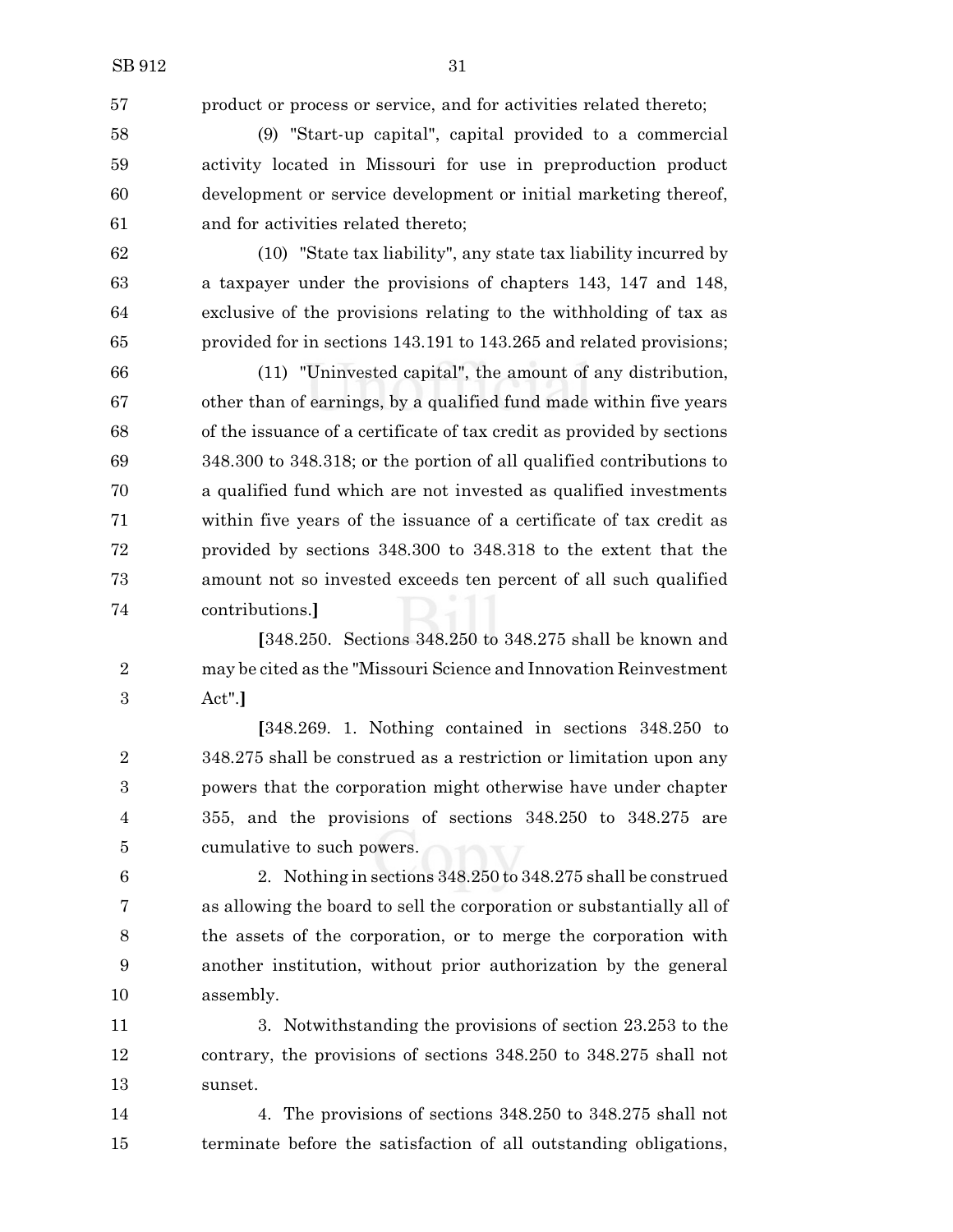notes, and bonds provided for under sections 348.250 to 348.275.

17 5. If any provision of this act or the application thereof is held invalid, the invalidity shall not affect other provisions or applications of the act that can be given effect without the invalid provision or application, and to this end the provisions of this act are severable. Insofar as the provisions of sections 348.250 to 348.275 are inconsistent with the provisions of any other law, general, specific or local, the provisions of sections 348.250 to 348.275 shall be controlling.**]**

**[**348.271. 1. In order to foster the growth of Missouri's economy and to stimulate the creation of new jobs in science and innovation-based industry for the state's work force, the Missouri technology corporation, in accordance with the provisions of this section and within the limits of appropriations therefor, is authorized to contract with Missouri not-for-profit corporations for the operation of innovation centers within the state. The primary emphasis of some, if not of all, innovation centers, shall be in the areas of science and innovation-based business ventures. Such assistance may include the provision of facilities, equipment, administrative and managerial support, planning assistance, and such other services and programs that enhance the development of such ventures and such assistance may be provided for fees or other consideration.

 2. The innovation centers operated under this section shall counsel and assist the new science and innovation-based business ventures in finding a suitable site in the state of Missouri for location of the business upon its graduation from the innovation program. Each innovation center shall annually submit a report of its activities to the department of economic development and the Missouri technology corporation which shall include, but not be limited to, the success rate of the businesses graduating from the center, the progress and locations of businesses which have graduated from the center, the types of businesses which have graduated from the center, and the number of jobs created by the businesses involved in the center.

3. Any contract signed between the corporation and any